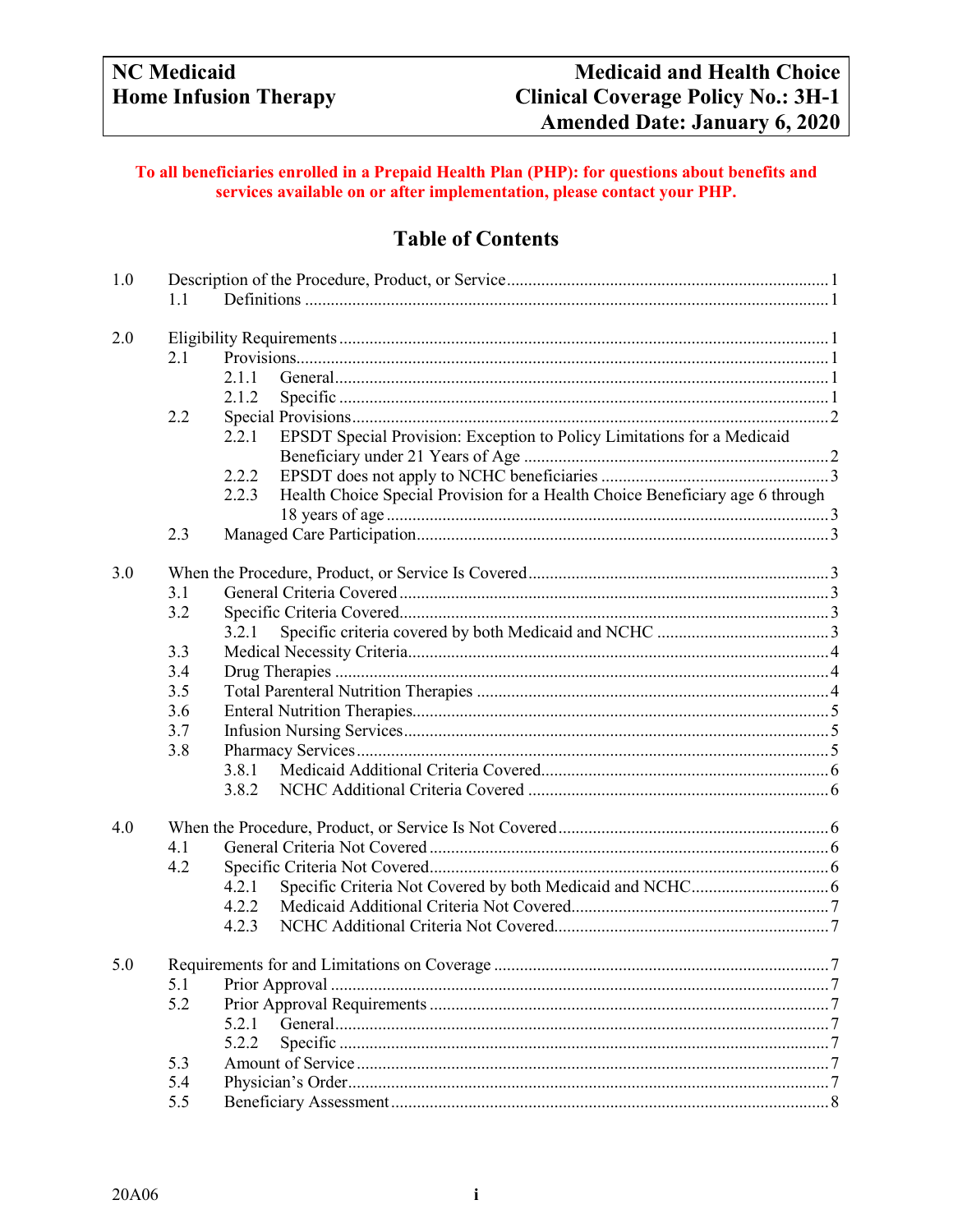# **NC** Medicaid **Home Infusion Therapy**

|     | 5.6        | 5.6.1<br>5.6.2                                                                         |
|-----|------------|----------------------------------------------------------------------------------------|
| 6.0 | 6.1<br>6.2 | Provider Qualifications and Occupational Licensing Entity Regulations 9                |
| 7.0 |            |                                                                                        |
|     | 7.1        |                                                                                        |
|     | 7.2        |                                                                                        |
|     |            | 7.2.1                                                                                  |
|     |            | Enteral Nutrition and Total Parenteral Nutrition Monitoring 11<br>7.2.2                |
|     | 7.3        |                                                                                        |
|     |            | 7.3.1                                                                                  |
|     |            | 7.3.2                                                                                  |
|     |            | 7.3.3                                                                                  |
|     |            | 7.3.4                                                                                  |
|     |            | Home Infusion Therapy Services in the Adult Care Home  11<br>7.3.5                     |
|     |            | 7.3.6                                                                                  |
|     | 7.4        |                                                                                        |
|     | 7.5        |                                                                                        |
| 8.0 |            |                                                                                        |
|     |            |                                                                                        |
|     | A.         |                                                                                        |
|     | <b>B.</b>  | International Classification of Diseases and Related Health Problems, Tenth Revisions, |
|     |            | Clinical Modification (ICD-10-CM) and Procedural Coding System (PCS)  14               |
|     | C.         |                                                                                        |
|     | D.         |                                                                                        |
|     | E.         |                                                                                        |
|     | F.         |                                                                                        |
|     | G.         |                                                                                        |
|     | H.         |                                                                                        |
|     |            |                                                                                        |
|     |            |                                                                                        |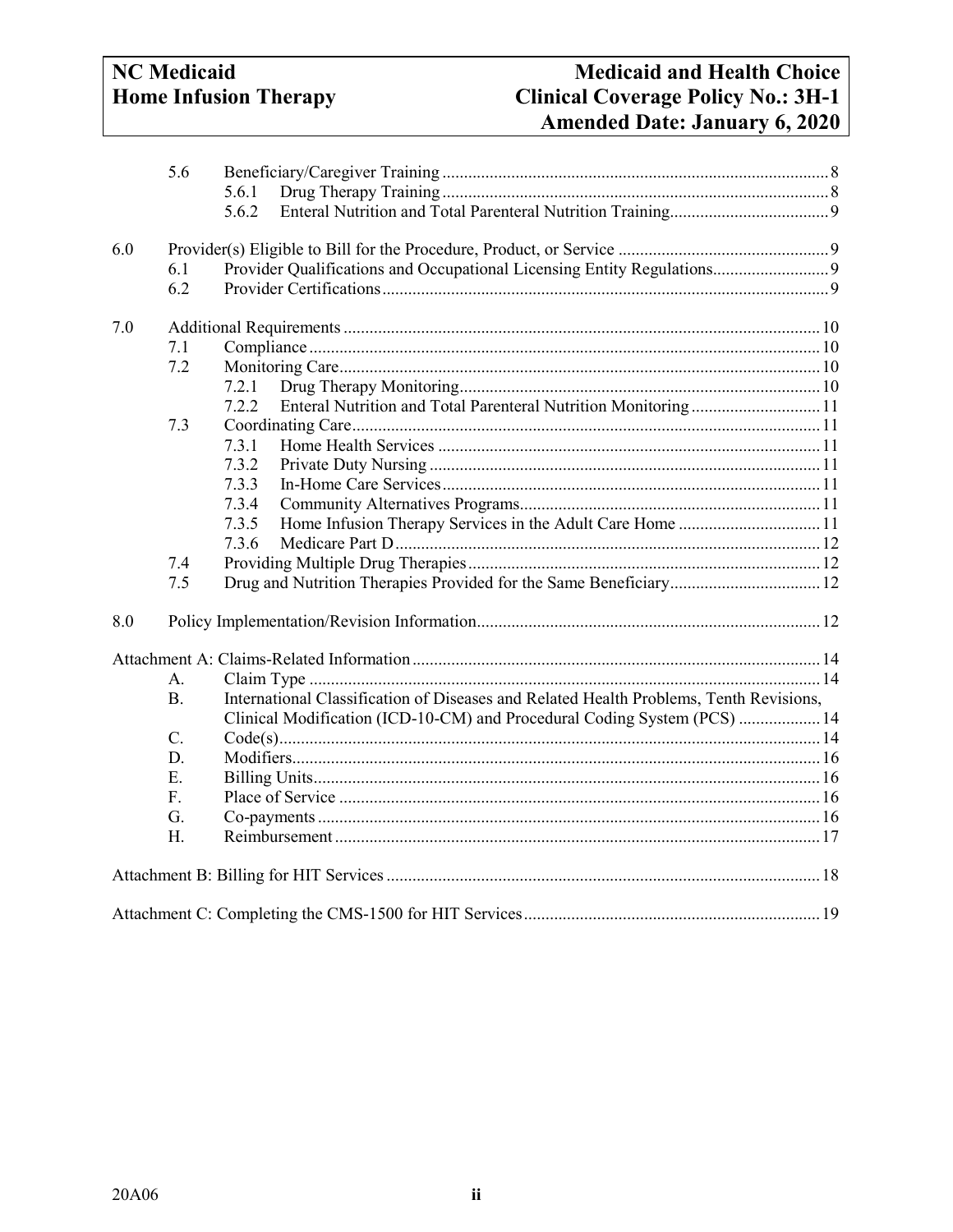## <span id="page-2-0"></span>**1.0 Description of the Procedure, Product, or Service**

The Home Infusion Therapy (HIT) program covers self-administered infusion therapy and enteral supplies provided to a NC Medicaid (Medicaid) or NC Health Choice (NCHC) beneficiary residing in a private residence or to a Medicaid beneficiary residing in an adult care home. Covered services include the following:

- a. Total parenteral nutrition (TPN)
- b. Enteral nutrition (EN)
- c. Intravenous chemotherapy
- d. Intravenous antibiotic therapy
- e. Pain management therapy, including subcutaneous, epidural, intrathecal, and intravenous pain management therapy

## <span id="page-2-1"></span>**1.1 Definitions**

None Apply.

## <span id="page-2-4"></span><span id="page-2-3"></span><span id="page-2-2"></span>**2.0 Eligibility Requirements**

**2.1 Provisions**

## **2.1.1 General**

#### **(***The term "General" found throughout this policy applies to all Medicaid and NCHC policies***)**

- a. An eligible beneficiary shall be enrolled in either:
	- 1. the NC Medicaid Program *(Medicaid is NC Medicaid program, unless context clearly indicates otherwise*); or
	- 2. the NC Health Choice (*NCHC is NC Health Choice program, unless context clearly indicates otherwise)* Program on the date of service and shall meet the criteria in **Section 3.0 of this policy**.
- b. Provider(s) shall verify each Medicaid or NCHC beneficiary's eligibility each time a service is rendered.
- c. The Medicaid beneficiary may have service restrictions due to their eligibility category that would make them ineligible for this service.
- d. Following is only one of the eligibility and other requirements for participation in the NCHC Program under GS 108A-70.21(a): Children must be between the ages of 6 through 18.

## <span id="page-2-5"></span>**2.1.2 Specific**

# (*The term "Specific" found throughout this policy only applies to this policy*)

- **a. Medicaid**
- None Apply.
- **b. NCHC** None Apply.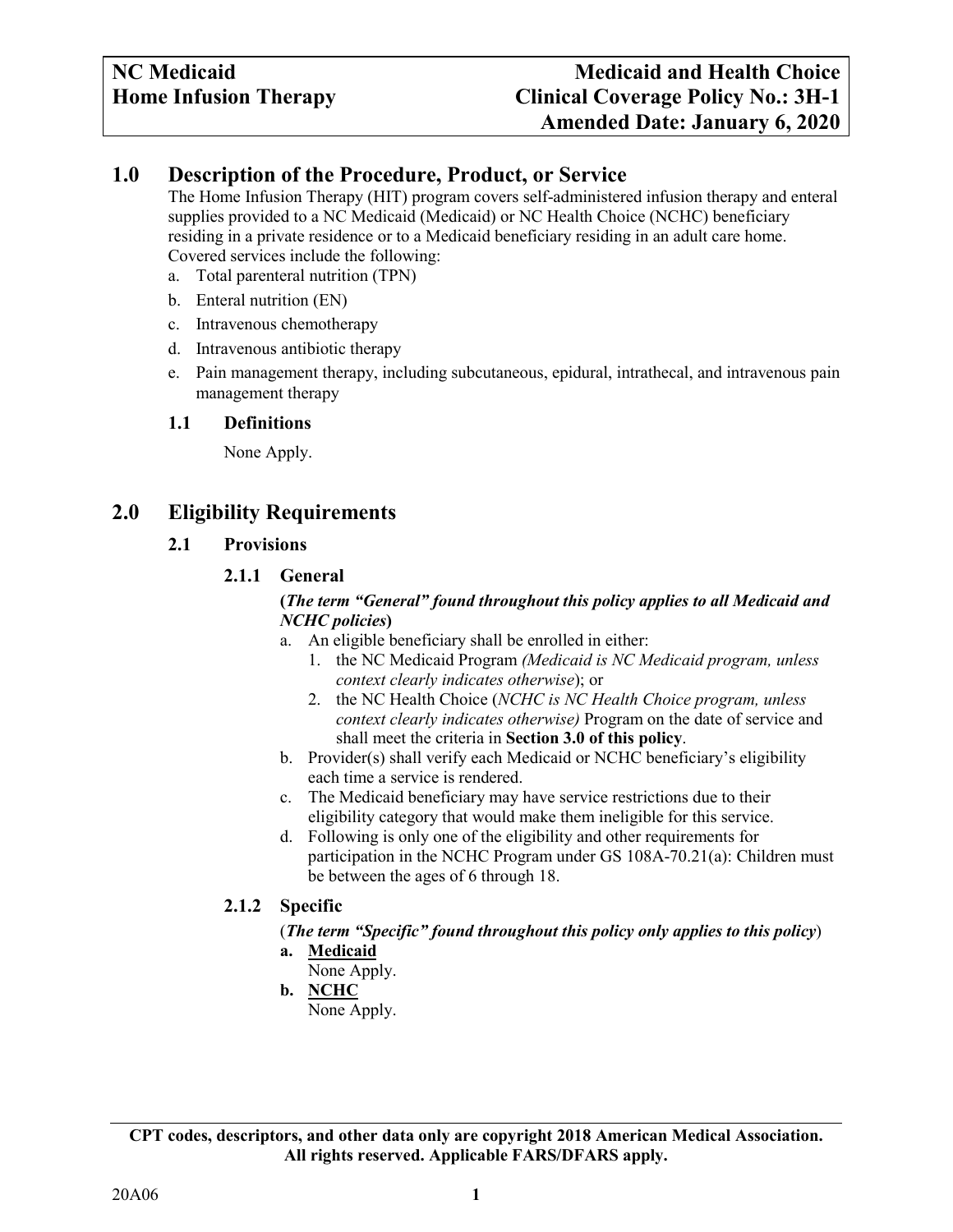## <span id="page-3-1"></span><span id="page-3-0"></span>**2.2 Special Provisions**

## **2.2.1 EPSDT Special Provision: Exception to Policy Limitations for a Medicaid Beneficiary under 21 Years of Age**

## a. **42 U.S.C. § 1396d(r) [1905(r) of the Social Security Act]**

Early and Periodic Screening, Diagnostic, and Treatment (EPSDT) is a federal Medicaid requirement that requires the state Medicaid agency to cover services, products, or procedures for Medicaid beneficiary under 21 years of age **if** the service is **medically necessary health care** to correct or ameliorate a defect, physical or mental illness, or a condition [health problem] identified through a screening examination (includes any evaluation by a physician or other licensed practitioner).

This means EPSDT covers most of the medical or remedial care a child needs to improve or maintain his or her health in the best condition possible, compensate for a health problem, prevent it from worsening, or prevent the development of additional health problems.

Medically necessary services will be provided in the most economic mode, as long as the treatment made available is similarly efficacious to the service requested by the beneficiary's physician, therapist, or other licensed practitioner; the determination process does not delay the delivery of the needed service; and the determination does not limit the beneficiary's right to a free choice of providers.

EPSDT does not require the state Medicaid agency to provide any service, product or procedure:

- 1. that is unsafe, ineffective, or experimental or investigational.
- 2. that is not medical in nature or not generally recognized as an accepted method of medical practice or treatment.

Service limitations on scope, amount, duration, frequency, location of service, and other specific criteria described in clinical coverage policies may be exceeded or may not apply as long as the provider's documentation shows that the requested service is medically necessary "to correct or ameliorate a defect, physical or mental illness, or a condition" [health problem]; that is, provider documentation shows how the service, product, or procedure meets all EPSDT criteria, including to correct or improve or maintain the beneficiary's health in the best condition possible, compensate for a health problem, prevent it from worsening, or prevent the development of additional health problems.

## b. **EPSDT and Prior Approval Requirements**

- 1. If the service, product, or procedure requires prior approval, the fact that the beneficiary is under 21 years of age does **NOT** eliminate the requirement for prior approval.
- 2. **IMPORTANT ADDITIONAL INFORMATION** about EPSDT and prior approval is found in the *NCTracks Provider Claims and Billing Assistance Guide,* and on the EPSDT provider page. The Web addresses are specified below.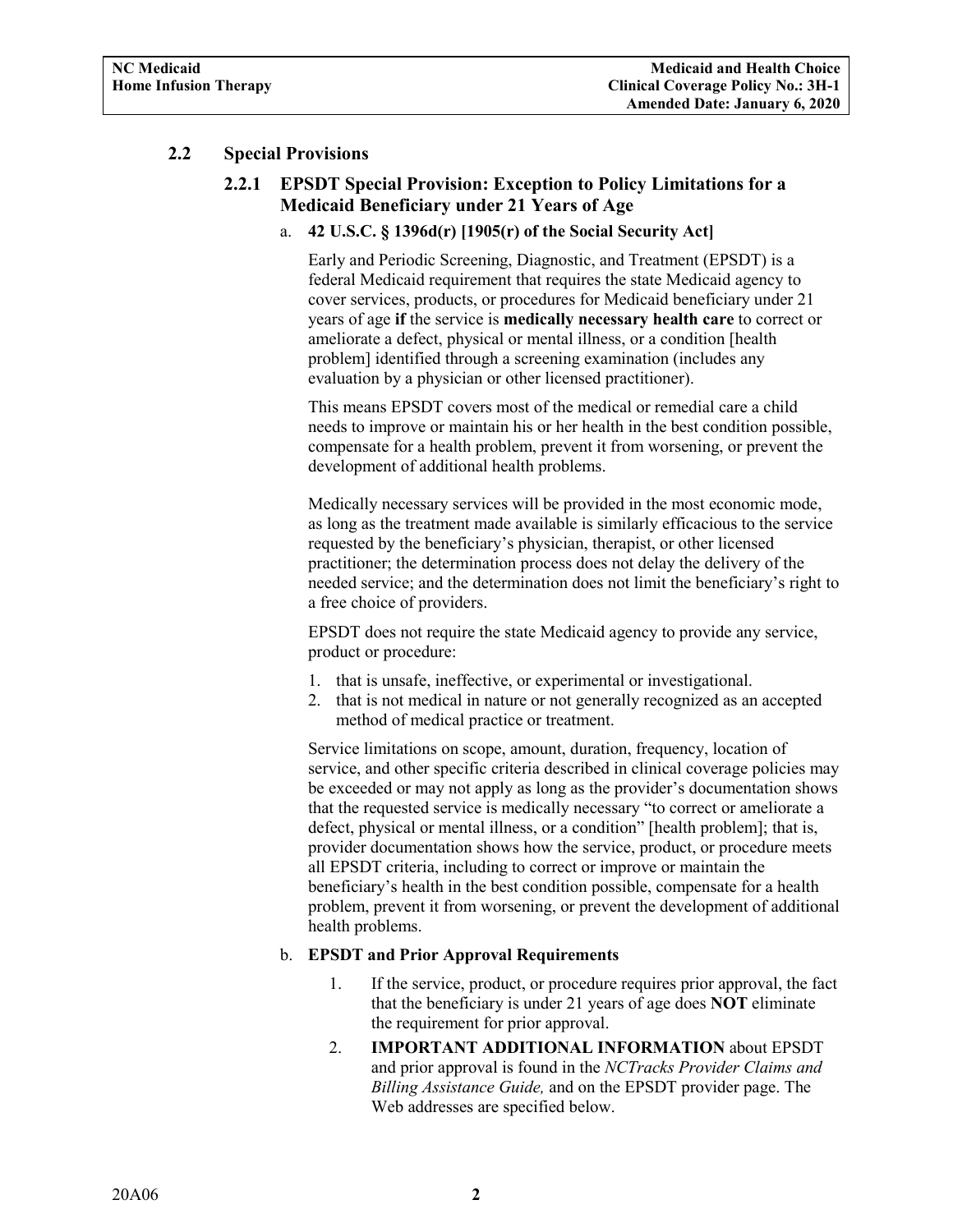*NCTracks Provider Claims and Billing Assistance Guide*: [https://www.nctracks.nc.gov/content/public/providers/provider](https://www.nctracks.nc.gov/content/public/providers/provider-manuals.html)[manuals.html](https://www.nctracks.nc.gov/content/public/providers/provider-manuals.html)

EPSDT provider page: <https://medicaid.ncdhhs.gov/>

## <span id="page-4-0"></span>**2.2.2 EPSDT does not apply to NCHC beneficiaries**

## <span id="page-4-1"></span>**2.2.3 Health Choice Special Provision for a Health Choice Beneficiary age 6 through 18 years of age**

NC Medicaid shall deny the claim for coverage for an NCHC beneficiary who does not meet the criteria within **Section 3.0** of this policy. Only services included under the NCHC State Plan and the NC Medicaid clinical coverage policies, service definitions, or billing codes are covered for an NCHC beneficiary.

## <span id="page-4-2"></span>**2.3 Managed Care Participation**

Beneficiaries participating in Community Care of North Carolina/Carolina ACCESS programs (CCNC/CA) shall gain access to home health services through their primary care physicians.

## <span id="page-4-3"></span>**3.0 When the Procedure, Product, or Service Is Covered**

#### *Note: Refer to Subsection 2.2.1 regarding EPSDT Exception to Policy Limitations for a Medicaid Beneficiary under 21 Years of Age.*

## <span id="page-4-4"></span>**3.1 General Criteria Covered**

Medicaid and NCHC shall cover the procedure, product, or service related to this policy when medically necessary, and:

- a. the procedure, product, or service is individualized, specific, and consistent with symptoms or confirmed diagnosis of the illness or injury under treatment, and not in excess of the beneficiary's needs;
- b. the procedure, product, or service can be safely furnished, and no equally effective and more conservative or less costly treatment is available statewide; and
- c. the procedure, product, or service is furnished in a manner not primarily intended for the convenience of the beneficiary, the beneficiary's caretaker, or the provider.

## <span id="page-4-6"></span><span id="page-4-5"></span>**3.2 Specific Criteria Covered**

## **3.2.1 Specific criteria covered by both Medicaid and NCHC**

HIT services are covered when all criteria in **Sections 3.0** are met in accordance with criteria for the specific therapy ordered. Please note the following program criteria:

- a. The service can be furnished safely in the living environment.
- b. The beneficiary's clinical status is stable as determined by the attending physician.
- c. The service is provided in the beneficiary's private residence or in an adult care home (such as a domiciliary care or family care home).
- d. The treatment is self-administered.

**Note:** "Self-administered" is defined as a beneficiary or an unpaid primary caregiver who is able and willing to administer the therapy following teaching and with monitoring.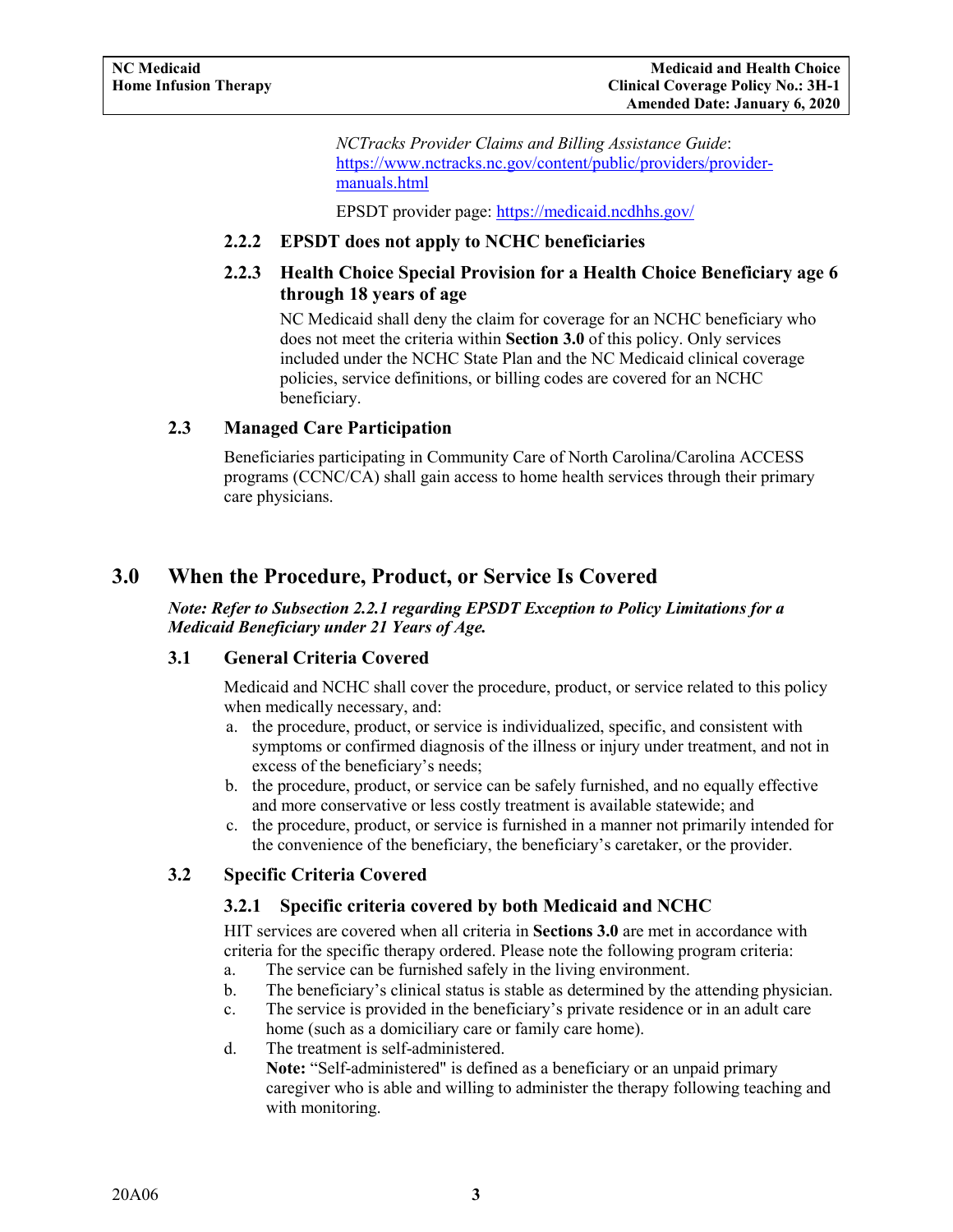<span id="page-5-3"></span>e. The home environment is conducive to the provision of the HIT therapy, i.e., clean environment with electricity, water, telephone access, refrigeration, and physical space to support HIT supplies.

## <span id="page-5-0"></span>**3.3 Medical Necessity Criteria**

HIT services must be medically necessary for the treatment of a beneficiary's illness, injury, or medical condition as documented by the physician who orders the service. The beneficiary must be under the care of the referring physician.

## <span id="page-5-1"></span>**3.4 Drug Therapies**

Drug therapy is covered when all criteria specified in **Sections 3.0** and the criteria listed below, are met.

- a. The treatment is self-administered.
- b. The beneficiary's medical condition supports the safe administration of the therapy in the home.
- c. The beneficiary has an available site for the administration of the therapy.
- d. The physician has determined that the need for HIT infusion of a drug is appropriate for at least one of the reasons stated below:
	- 1. HIT is more effective than oral or injectable administration.
	- 2. The medication is not available in an oral form.
	- 3. The medication cannot be tolerated orally.

Drug therapy services include equipment, supplies, delivery of these items, and any nursing services needed to teach, monitor, and assist the beneficiary. The drug is reimbursed separately through the Outpatient Pharmacy program as a prescription drug. The drug therapies covered by the program include the following:

- a. intravenous chemotherapy;
- b. intravenous antibiotic therapy; and
- c. pain management therapy, including subcutaneous, epidural, intrathecal, and intravenous pain management therapy.

## <span id="page-5-2"></span>**3.5 Total Parenteral Nutrition Therapies**

TPN is covered when all criteria specified in **Sections 3.0** and the criteria listed below, are met.

- a. The beneficiary has a medical condition that prohibits adequate oral intake of nutrients, including the inability to ingest, tolerate and absorb sufficient oral nourishment to maintain or improve health status.
- b. The beneficiary has an available site for the administration of the therapy.

Nutrition therapy services include:

- 1. the rental or purchase of pumps used for TPN and the IV pole ordered by the physician;
- 2. formulae/solutions ordered by the physician;
- 3. medical supplies ordered by the physician; and
- 4. the cost of delivery of supplies and items to the beneficiary's residence.

**Note:** Nursing services are not covered. Refer to the Medicaid Home Infusion Therapy Fee Schedule at http://www2.ncdhhs.gov/dma/fee/HIT/hit0712.pdf for a list of covered formulae/solutions and medical supplies.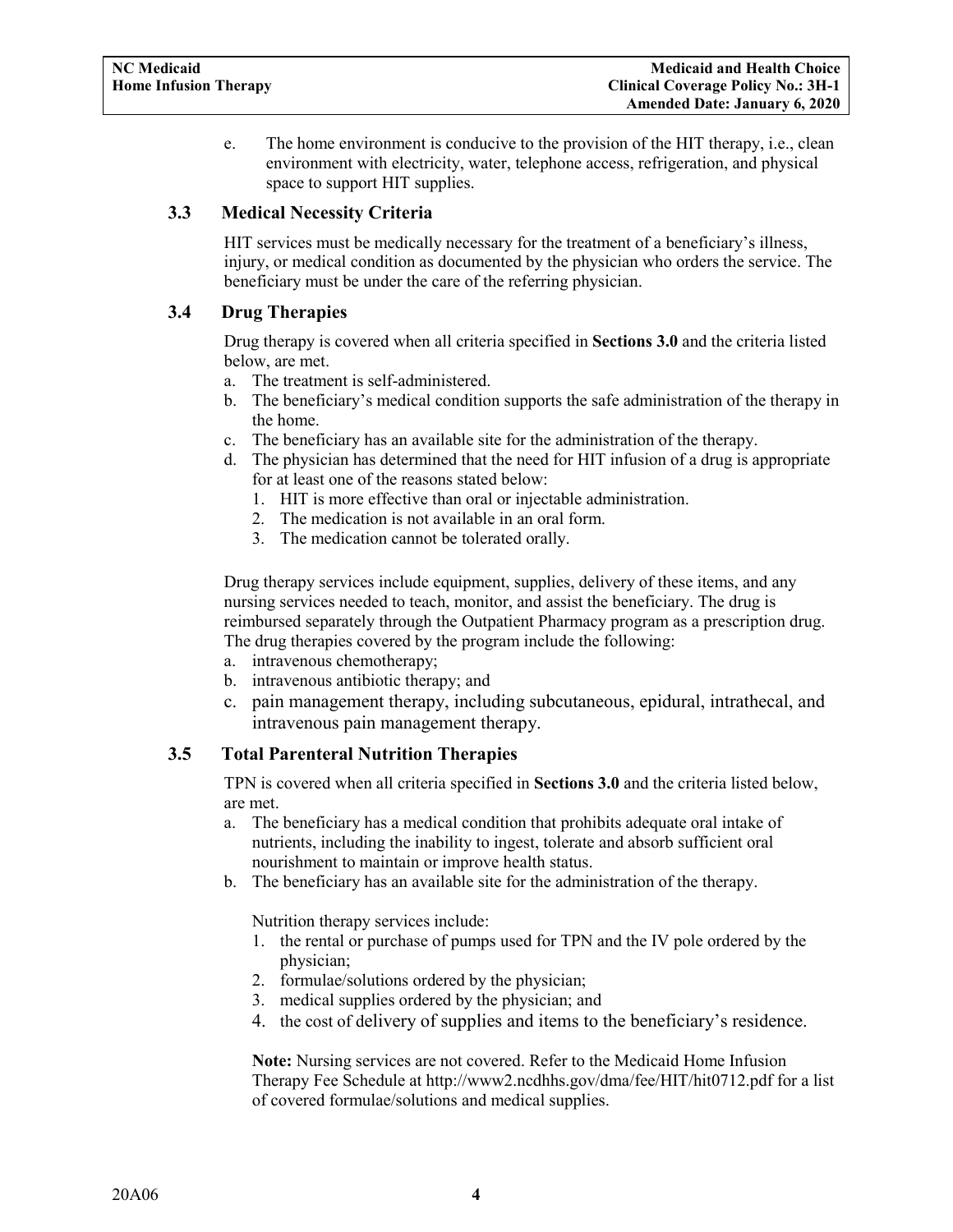## **3.6 Enteral Nutrition Therapies**

EN is covered when all criteria specified in **Sections 3.0** and the criteria listed below, are met.

- a. The beneficiary has a functioning gastrointestinal tract but with the inability to physically ingest or tolerate adequate oral intake of nutriments to maintain or improve health status.
- b. The beneficiary has an available site for the administration of the therapy.

**Note:** Oral nutrition and supplements are not covered under this policy.

Nutrition therapy services include:

- a. the rental or purchase of pumps used for EN and the IV pole ordered by the physician;
- b. formulae/solutions ordered by the physician;
- b. medical supplies ordered by the physician; and
- c. the cost of delivery of supplies and items to the beneficiary's residence.

**Note:** Nursing services are not covered. Refer to the Medicaid Home Infusion Therapy Fee Schedule athttp://www2.ncdhhs.gov/dma/fee/HIT/hit0712.pdf for a list of covered formulae/solutions and medical supplies.

## <span id="page-6-0"></span>**3.7 Infusion Nursing Services**

The infusion nursing services component of drug therapies includes:

- a. assessing the beneficiary for the appropriateness of HIT;
- b. monitoring the beneficiary;
- c. teaching the beneficiary and/or primary caregiver about the HIT administration;
- d. changing intravenous (IV) sites and dressings;
- e. drawing blood for laboratory analysis; and
- f. supervising the first dose as specified in **Subsection 7.2.1.1**.

## <span id="page-6-1"></span>**3.8 Pharmacy Services**

The pharmacy component of drug therapies includes:

- a. monitoring the drug therapy to ensure that the drugs and related fluids are dispensed according to the physician's plan of care (POC) and standards of practice;
- b. developing a medication history and beneficiary profile;
- c. consulting with physicians and nurses on the therapy;
- d. providing drug use evaluations;
- e. providing quality assurance; and
- f. procuring drugs and maintaining the inventory, reconstituting drugs, preparing dosage(s), labeling drugs, and delivering to a beneficiary's residence. The reimbursement for the drug is not included as a HIT service.

## **3.9 Medical Equipment and Supplies**

Drug therapies include medical equipment and supplies needed for the therapy according to the POC and standards of practice.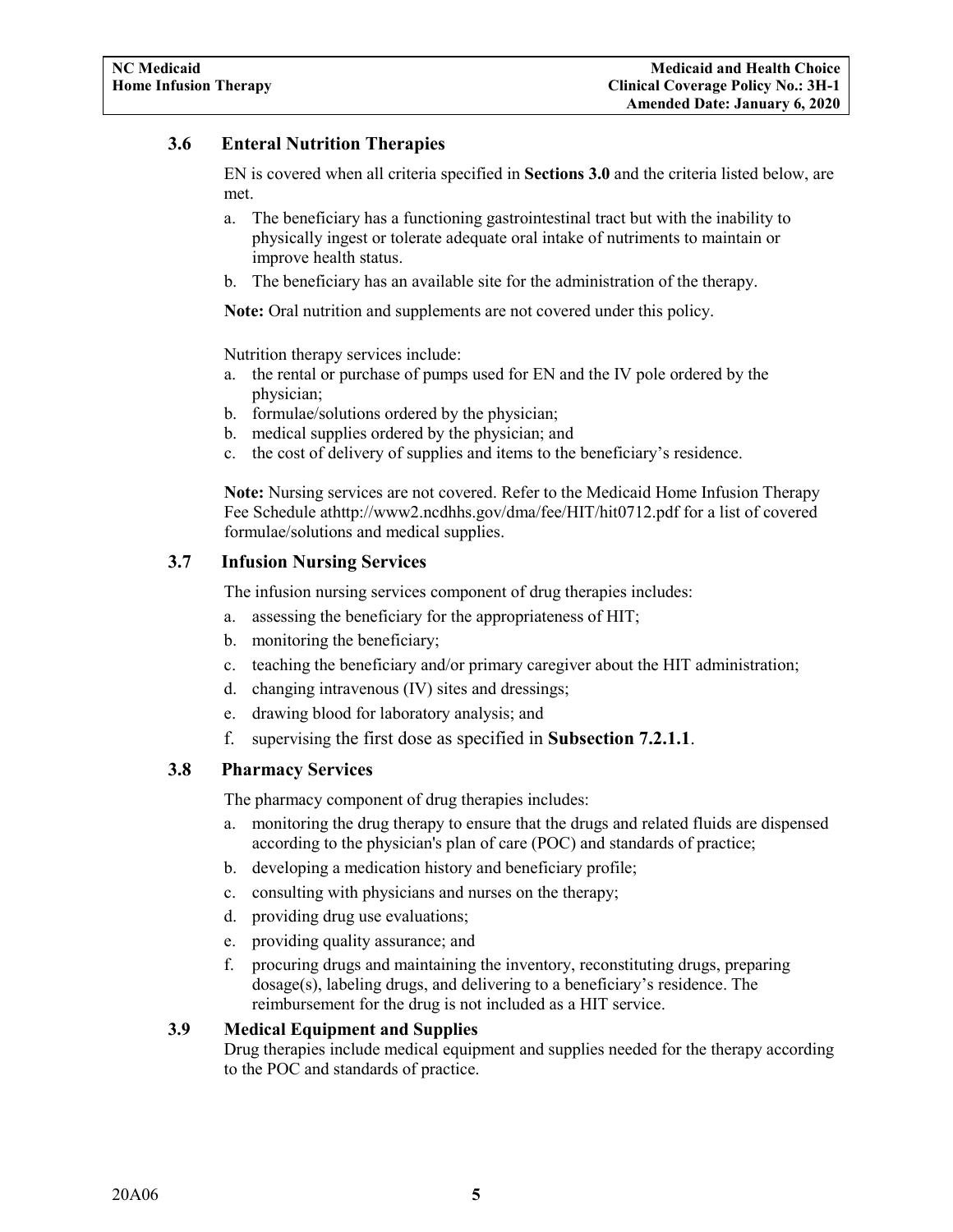## <span id="page-7-6"></span><span id="page-7-0"></span>**3.10 Training**

Training, including educational and counseling services, must be provided to ensure the safe and effective administration of HIT. The services are provided through a combination of verbal and written instructions.

## **3.8.1 Medicaid Additional Criteria Covered**

None Apply.

## **3.8.2 NCHC Additional Criteria Covered**

None Apply.

## <span id="page-7-2"></span><span id="page-7-1"></span>**4.0 When the Procedure, Product, or Service Is Not Covered**

*Note: Refer to Subsection 2.2.1 regarding EPSDT Exception to Policy Limitations for a Medicaid Beneficiary under 21 Years of Age.*

## <span id="page-7-3"></span>**4.1 General Criteria Not Covered**

Medicaid and NCHC shall not cover the procedure, product, or service related to this policy when:

- a. the beneficiary does not meet the eligibility requirements listed in **Section 2.0;**
- b. the beneficiary does not meet the criteria listed in **Section 3.0;**
- c. the procedure, product, or service duplicates another provider's procedure, product, or service; or
- d. the procedure, product, or service is experimental, investigational, or part of a clinical trial.

## <span id="page-7-5"></span><span id="page-7-4"></span>**4.2 Specific Criteria Not Covered**

## **4.2.1 Specific Criteria Not Covered by both Medicaid and NCHC**

HIT services are not covered when the eligibility criteria identified in **Section 2.0** and the criteria for coverage specified in **Section 3.0** are not met.

HIT services are not covered when:

- a. the service duplicates another provider's service;
- b. the service is experimental, investigational, or part of a clinical trial;
- c. the drug therapy is provided for services other than chemotherapy, antibiotic therapy or pain management; and/or
- d. the beneficiary is receiving Medicare-covered home health nursing services.

HIT drug therapy is not allowed for Medicaid beneficiaries receiving private duty nursing. The private duty nurse or the caregiver will provide the care needed if the beneficiary is receiving only EN or TPN. NCHC beneficiaries do not receive Private Duty Nursing services.

Nursing services for enteral and parenteral nutrition therapies are not covered.

**Note:** NC Medicaid's fiscal agent reimburses drug therapy at a per diem rate that includes both the nursing component and the drug therapy component. Reimbursement for EN and TPN services does not include a nursing charge.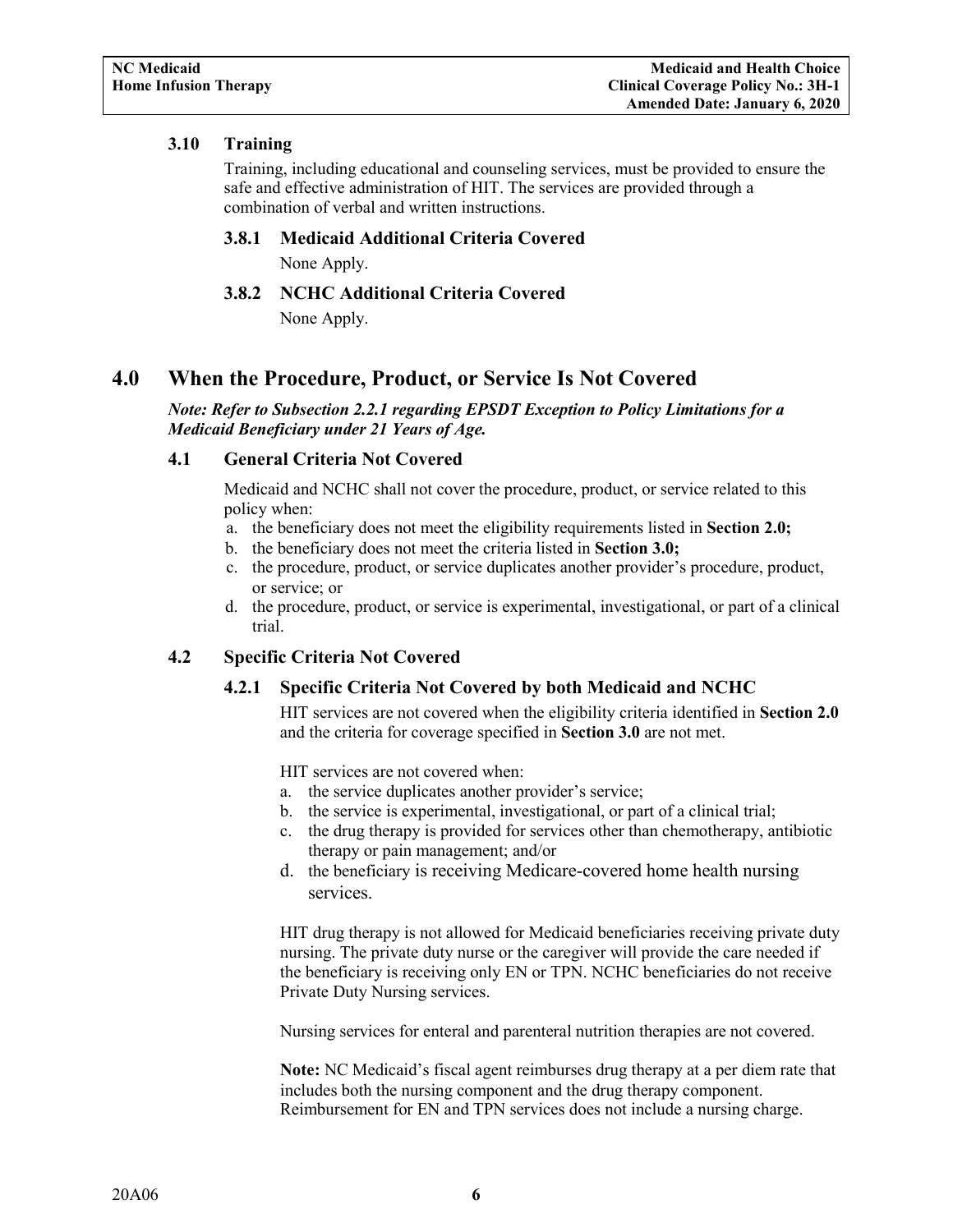## **4.2.2 Medicaid Additional Criteria Not Covered**

None Apply.

## <span id="page-8-0"></span>**4.2.3 NCHC Additional Criteria Not Covered**

- a. NCGS § 108A-70.21(b) "Except as otherwise provided for eligibility, fees, deductibles, copayments, and other cost sharing charges, health benefits coverage provided to children eligible under the Program shall be equivalent to coverage provided for dependents under North Carolina Medicaid Program except for the following:
	- 1. No services for long-term care.
	- 2. No nonemergency medical transportation.
	- 3. No EPSDT.
	- 4. Dental services shall be provided on a restricted basis in accordance with criteria adopted by the Department to implement this subsection."

## <span id="page-8-2"></span><span id="page-8-1"></span>**5.0 Requirements for and Limitations on Coverage**

## **5.1 Prior Approval**

Prior approval for home infusion therapy services is required for Beneficiaries with Medicaid for Pregnant Women (MPW) coverage. Submit prior approval requests to NC Medicaid's designated fiscal agent on a Request for Prior Approval form (372-118).

## <span id="page-8-4"></span><span id="page-8-3"></span>**5.2 Prior Approval Requirements**

## **5.2.1 General**

The provider(s) shall submit to the Department of Health and Human Services (DHHS) Utilization Review Contractor the following:

- a. the prior approval request; and
- b. all health records and any other records that support the beneficiary has met the specific criteria in **Subsection 3.2** of this policy.

## **5.2.2 Specific**

None Apply.

## <span id="page-8-6"></span><span id="page-8-5"></span>**5.3 Amount of Service**

HIT services are limited to what is medically reasonable and necessary to treat the beneficiary's disease, injury, illness, or condition and what is ordered by the physician.

## <span id="page-8-7"></span>**5.4 Physician's Order**

The beneficiary's physician identifies the need for HIT and provides signed, written orders that detail the needed services. The order for services must clearly document medical necessity, the starting date for care, the expected duration of the therapy, and the amount and type(s) of services required. The orders must be on the appropriate form as indicated below:

- a. Drug therapies and TPN orders must be documented on the Plan of Care form such as CMS-485 or similar form.
- b. EN orders can be documented either on the Plan of Care form (CMS-485) or the Certificate of Medical Necessity/Prior Approval (CMN/PA) Form used by durable medical equipment (DME) providers.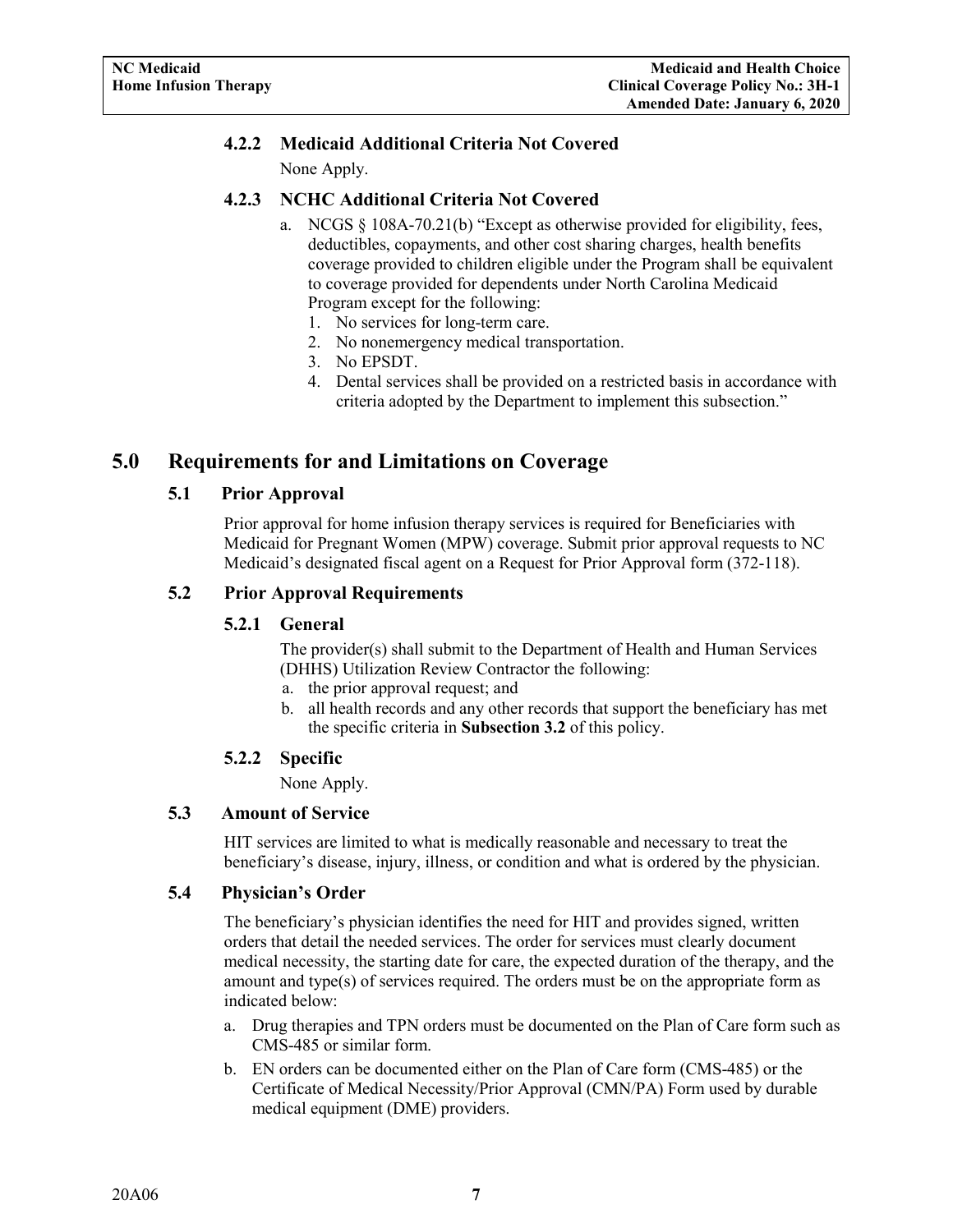**Note:** If the CMS-485 is not used, the following information must be documented in accordance with agency policy and all applicable state and federal licensure rules:

- a. Patient's name
- b. Birthdate
- c. Medicaid number
- d. Patient's address and telephone number
- e. Provider number
- f. Provider name, address, and telephone number
- g. Attending physician name, address, and telephone number
- h. ICD-10-CM and other pertinent diagnosis date.
- i. Objective information to substantiate medical necessity
- j. Physician signature and date

## <span id="page-9-0"></span>**5.5 Beneficiary Assessment**

After receiving the referral/order from the physician, the agency must assess the beneficiary to ensure that HIT services are appropriate and that the agency can provide all of the services needed. The HIT agency must assess the beneficiary, the beneficiary's environment, and availability of caregivers, if needed. The agency should not accept a referral if it cannot provide all components of the needed service either directly or through an arrangement. A registered nurse (RN) representing the HIT agency makes an initial visit to assess the beneficiary.

During the assessment, the RN must determine that:

- a. the therapy can be administered successfully and in accordance with the physician's orders;
- b. the beneficiary and/or responsible caregiver are motivated to use HIT, understand the purpose of the therapy, are capable of self-administration, are able to adhere to a disciplined medical regimen, and are realistic in coping with issues involved with treatment in the home;
- c. the condition of the beneficiary, the available support, and the beneficiary's home environment are conducive to safe and effective care; and
- d. other services that the beneficiary is receiving do not conflict with, interfere with, or duplicate HIT services.

## <span id="page-9-2"></span><span id="page-9-1"></span>**5.6 Beneficiary/Caregiver Training**

The HIT agency provides the necessary training to carry out the therapy according to the physician's orders. Responsibilities for training differ with each type of therapy.

## **5.6.1 Drug Therapy Training**

The HIT RN ensures that the beneficiary and/or caregiver has received proper training. The pharmacist may also be involved in the training. The beneficiary/caregiver should understand the following:

- a. how to administer the therapy;
- b. how to care for the supplies, equipment, and drugs;
- c. the responsibilities of the beneficiary/caregiver and the agency; and
- d. the symptoms and conditions that need immediate action and the actions required in each situation, including emergency procedures.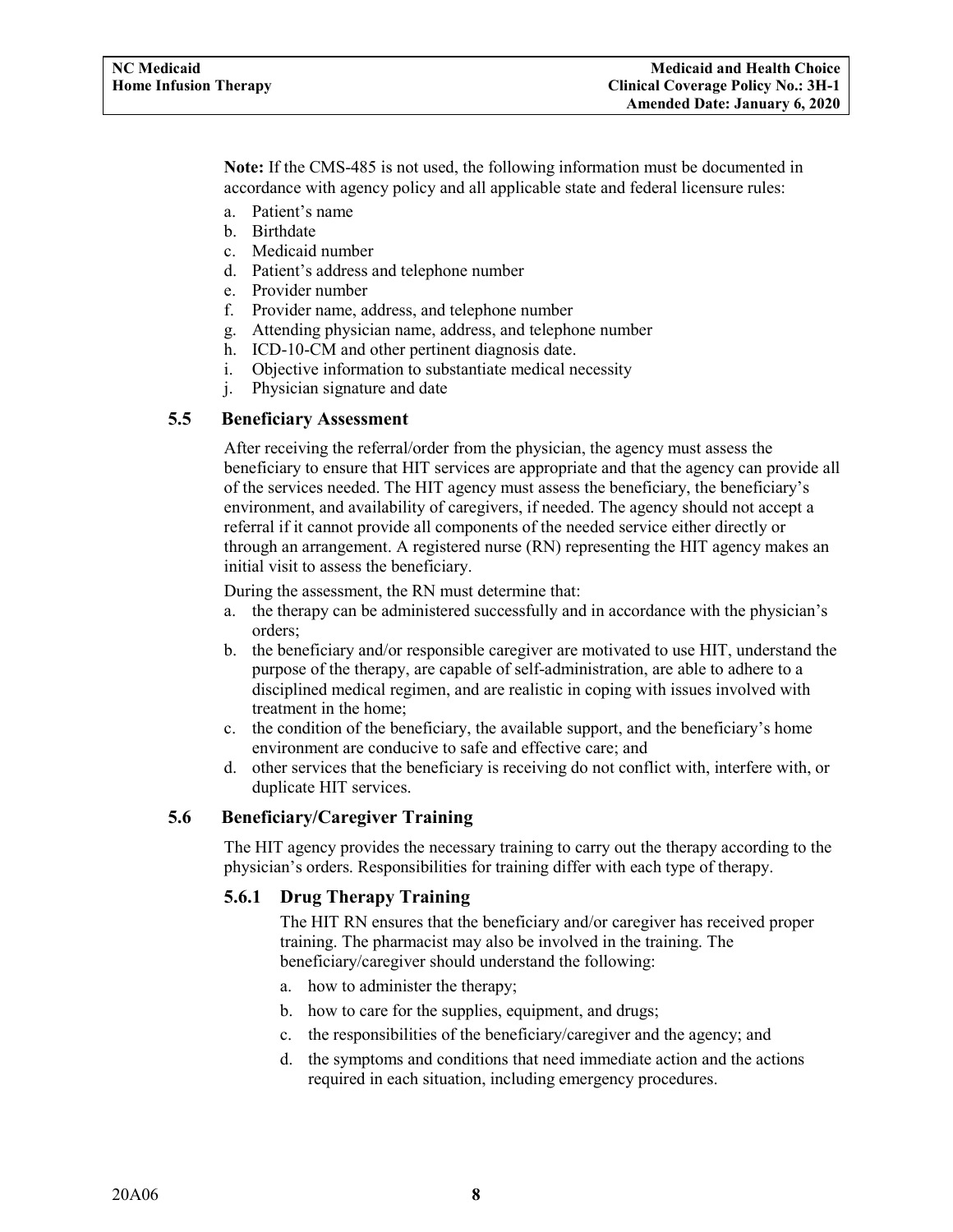The agency must provide the beneficiary and/or caregiver with written instructions that include provisions for emergency situations and a telephone number to contact the agency 24 hours a day*.* 

The HIT nurse should monitor the first dose given at home and provide any needed follow-up training and supervision as specified in **Subsection 7.2.1.1**.

## <span id="page-10-0"></span>**5.6.2 Enteral Nutrition and Total Parenteral Nutrition Training**

Because nursing services are not covered for EN and TPN therapy, a referral should be made for home health services if the beneficiary/caregiver requires intensive training for the administration of the therapy.

The HIT provider must make sure that the beneficiary and/or caregiver understands the following:

- a. how to care for supplies, equipment, and formulae; and
- b. the responsibilities of the agency and the responsibilities of the beneficiary/caregiver.

The agency must provide the beneficiary/caregiver with written instructions, including provisions for emergency situations and a telephone number to contact the agency 24 hours a day*.* 

## <span id="page-10-1"></span>**6.0 Provider(s) Eligible to Bill for the Procedure, Product, or Service**

To be eligible to bill for the procedure, product, or service related to this policy, the provider(s) shall:

- a. meet Medicaid or NCHC qualifications for participation;
- b. have a current and signed Department of Health and Human Services (DHHS) Provider Administrative Participation Agreement; and
- c. bill only for procedures, products, and services that are within the scope of their clinical practice, as defined by the appropriate licensing entity.

## <span id="page-10-2"></span>**6.1 Provider Qualifications and Occupational Licensing Entity Regulations**

The agency staff must be properly trained and capable of providing the needed services. Services requiring licensed personnel must be provided by staff members who are currently licensed by the appropriate North Carolina licensure board(s).

Outpatient pharmacy services must be provided by a registered pharmacist.

Infusion nursing services must be provided by a licensed nurse, in accordance with the North Carolina Nurse Practice Act, who is directly employed and/or contracted by the HIT agency.

- a. The staff member cannot be the beneficiary's spouse, child, parent, grandparent, grandchild, or sibling, or be a person with an equivalent step- or in-law relationship to the beneficiary.
- b. The agency must make services available 24 hours a day, seven days a week.

## <span id="page-10-3"></span>**6.2 Provider Certifications**

HIT services are provided by an agency licensed by the Division of Health Service Regulation (DHSR) as a home care agency and approved to provide infusion nursing services pursuant to 10A NCAC 13J (adopted by reference). Providers who meet the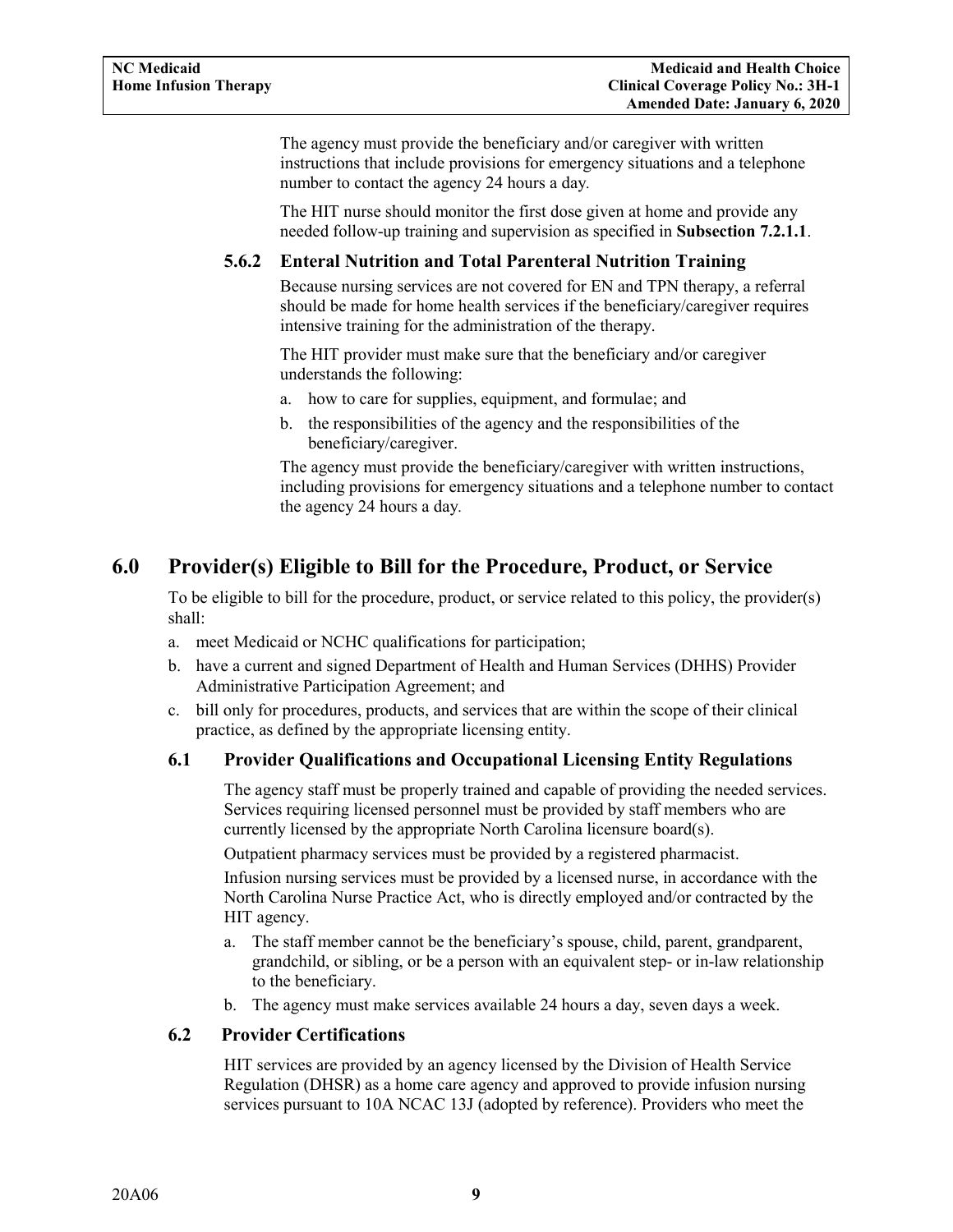qualifications for participation shall be enrolled with the N.C. Medicaid program to provide this service.

## <span id="page-11-0"></span>**7.0 Additional Requirements**

#### *Note: Refer to Subsection 2.2.1 regarding EPSDT Exception to Policy Limitations for a Medicaid Beneficiary under 21 Years of Age.*

## <span id="page-11-1"></span>**7.1 Compliance**

Provider(s) shall comply with the following in effect at the time the service is rendered:

- a. All applicable agreements, federal, state and local laws and regulations including the Health Insurance Portability and Accountability Act (HIPAA) and record retention requirements; and
- b. All NC Medicaid's clinical (medical) coverage policies, guidelines, policies, provider manuals, implementation updates, and bulletins published by the Centers for Medicare and Medicaid Services (CMS), DHHS, DHHS division(s) or fiscal contractor(s).

## <span id="page-11-3"></span><span id="page-11-2"></span>**7.2 Monitoring Care**

Monitoring responsibilities depend on the type of therapy (drug or nutrition) provided.

## **7.2.1 Drug Therapy Monitoring**

The amount and type of monitoring must be appropriate for the drug administered, the individual beneficiary, and the success or effectiveness of the training provided. The beneficiary's physician and the HIT agency must ensure sufficient monitoring to protect the health and well-being of the beneficiary.

## **7.2.1.1 Administering the First Dose**

The physician determines if the first dose is to be administered in the physician's office, hospital, or the beneficiary's home, including an adult care home. The HIT nurse must always monitor the administration of the first dose when administered in the beneficiary's home or an adult care home. The term "first dose" does not apply if the drug was previously administered by another route or an IV medication that the beneficiary has received in the past 60 calendar days.

## **7.2.1.2 Monitoring Subsequent Doses**

Subsequent doses are monitored as needed to ensure quality care. The beneficiary's/caregiver's performance in administering the therapy should be monitored as needed and according to agency protocol.

## **7.2.1.3 Monitoring Amphotericin B**

Nursing services for monitoring the administration of Amphotericin B may be billed separately from the HIT per diem for services that exceed two hours. The first two hours are included in the per diem.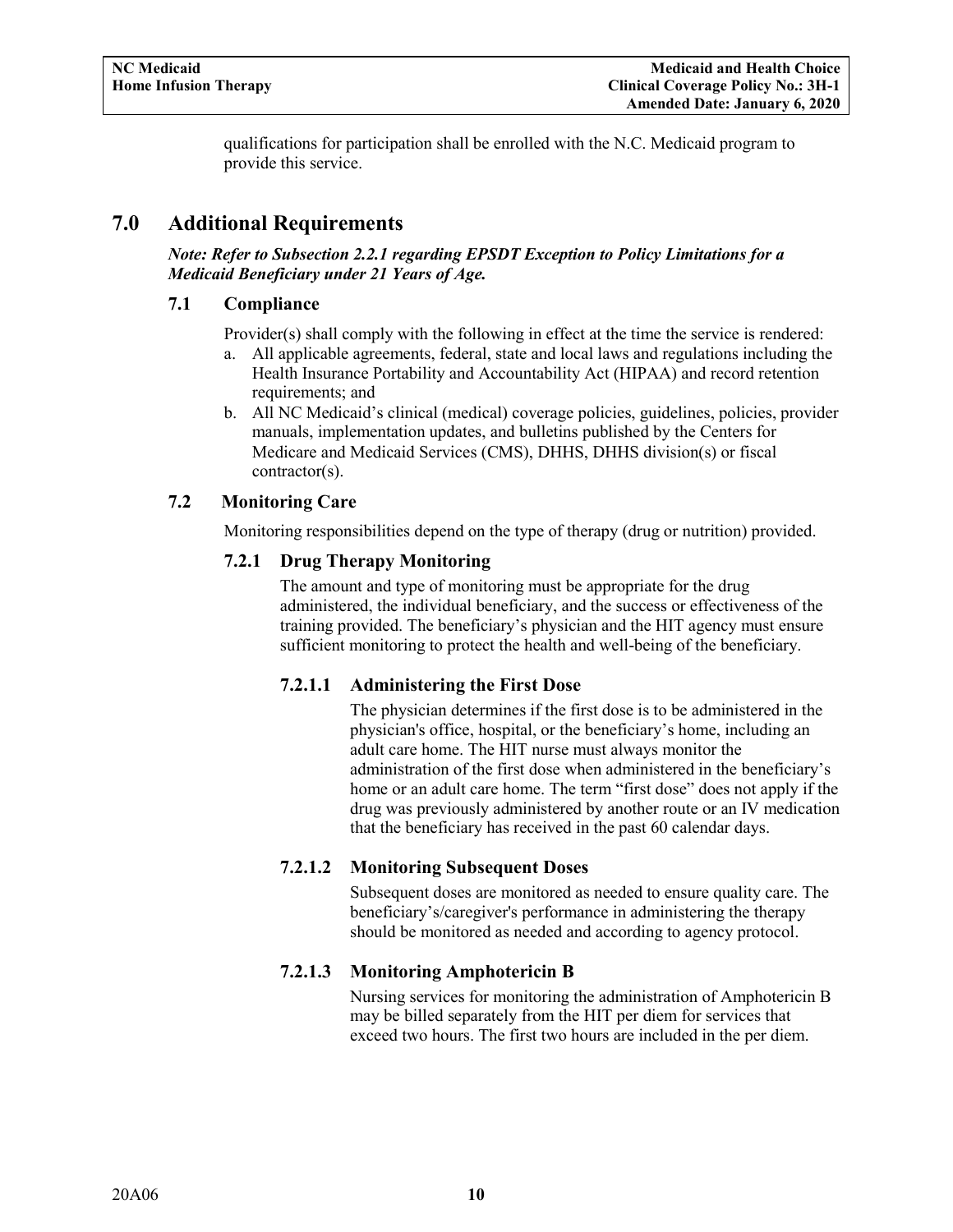## **7.2.1.4 Monitoring for Continuing Need and Appropriateness**

Throughout the duration of the therapy, the HIT agency must review and monitor the administration of the drug to ensure that the need for treatment continues to meet the criteria for coverage listed in **Section 3.0**.

## <span id="page-12-0"></span>**7.2.2 Enteral Nutrition and Total Parenteral Nutrition Monitoring**

The HIT agency and the physician must ensure sufficient monitoring to protect a beneficiary's health and well-being. The physician may order other services, such as home health skilled nursing visits, if needed by the beneficiary receiving EN or TPN. HIT agency responsibilities for monitoring EN and TPN include ensuring provision of the supplies, equipment, and formulae, as well as documenting and reporting problems and concerns.

## <span id="page-12-2"></span><span id="page-12-1"></span>**7.3 Coordinating Care**

HIT services must be coordinated with other home care services to avoid duplication.

## **7.3.1 Home Health Services**

## **7.3.1.1 Drug Therapies**

Home health nursing services may be provided if unrelated to infusion therapy.

## **7.3.1.2 Enteral Nutrition or Total Parenteral Nutrition**

HIT nursing services are not covered for beneficiaries receiving EN or TPN. The beneficiary must be referred for home health services when skilled nursing care (training or monitoring) is required.

## <span id="page-12-3"></span>**7.3.2 Private Duty Nursing**

- a. HIT drug therapy is not allowed for Medicaid beneficiaries receiving private duty nursing services.
- b. The private duty nurse or the caregiver will provide the care needed if the beneficiary is receiving only EN or TPN.
- c. NCHC beneficiaries do not receive Private Duty Nursing.

## <span id="page-12-4"></span>**7.3.3 In-Home Care Services**

Drug therapy, EN, and/or TPN may be provided for the beneficiary receiving inhome care services.

## <span id="page-12-5"></span>**7.3.4 Community Alternatives Programs**

If the beneficiary participates in a Community Alternatives Program (CAP), the case manager shall be contacted. CAP participants have a two-letter code in the CAP block of the MID card. CAP beneficiaries have a cost limit for Medicaid home and community-based services that may affect their ability to receive HIT services.

## <span id="page-12-6"></span>**7.3.5 Home Infusion Therapy Services in the Adult Care Home**

The agency and the beneficiary's physician must coordinate the provision of HIT with the facility operator to ensure that the setting is appropriate and that there is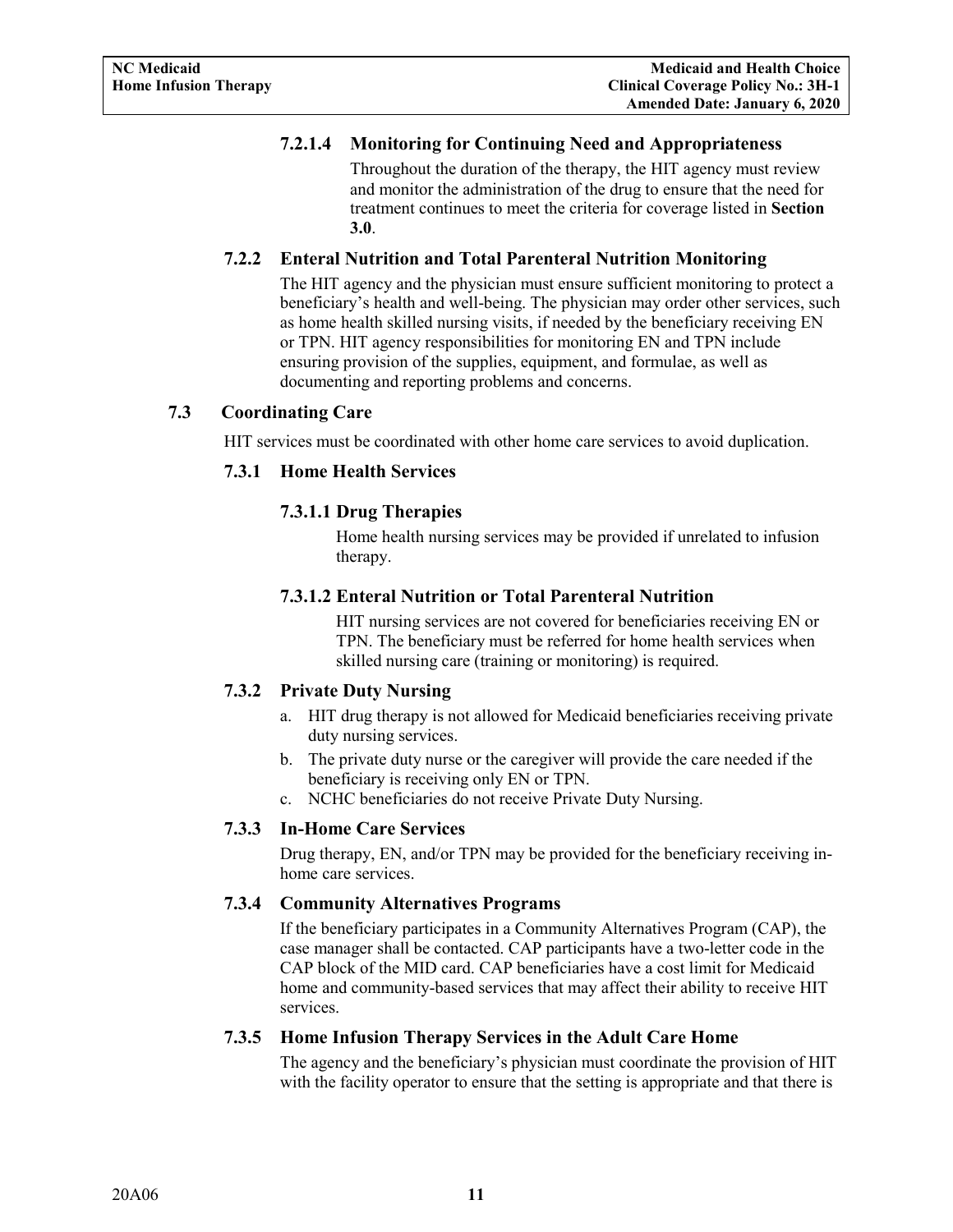adequate support to successfully administer the service as well as to provide for the health and safety of the beneficiary.

#### **7.3.6 Medicare Part D**

For medicati**o**ns covered under Medicare Part D, the HIT provider can bill Medicaid the applicable therapy code.

## <span id="page-13-1"></span><span id="page-13-0"></span>**7.4 Providing Multiple Drug Therapies**

If the beneficiary requires multiple drug therapies, the therapies must be provided by the same agency.

#### <span id="page-13-2"></span>**7.5 Drug and Nutrition Therapies Provided for the Same Beneficiary**

The IV pole for the nutrition therapy cannot be billed if a beneficiary receives a nutrition therapy with a drug therapy.

## <span id="page-13-3"></span>**8.0 Policy Implementation/Revision Information**

#### **Original Effective Date:** January 1, 1998

#### **Revision Information:**

| <b>Date</b> | <b>Section Revised</b>                     | Change                                                                                                                                                  |
|-------------|--------------------------------------------|---------------------------------------------------------------------------------------------------------------------------------------------------------|
|             |                                            |                                                                                                                                                         |
| 09/01/2006  | Section 1.0                                | Tocolytic therapy was added to the list of covered services.                                                                                            |
| 12/01/2006  | Section 2.6                                | The special provision related to EPSDT was revised.                                                                                                     |
| 12/01/2006  | Sections 3.0, 4.0,<br>and $5.0$            | A note regarding EPSDT was added to these sections.                                                                                                     |
| 04/01/2007  | Attachment A,<br>Section D                 | HCPCS procedure code E0781, erroneously omitted, was added.                                                                                             |
| 04/01/2007  | Sections 2.6, 3.0,<br>4.0, and 5.0         | EPSDT information was revised to clarify exceptions to policy<br>limitations for recipients under 21 years of age                                       |
| 08/01/2007  | Section 5.1.5                              | Added a note that nursing services are not covered.                                                                                                     |
| 08/01/2007  | Section 6.1                                | Changed the name of Division of Facility Services (DFS) to<br>Division of Health Service Regulation (DHSR).                                             |
| 08/01/2007  | Attachment A,<br>letter $C, #3$            | Deleted instructions regarding billing some codes in a specific<br>order.                                                                               |
| 08/01/2007  | Attachment A,<br>letter D;<br>Attachment C | Added a note that E0781 can only be billed with the RR modifier.                                                                                        |
| 07/01/2010  | Throughout                                 | Policy Conversion: Implementation of Session law 2009-451,<br><b>Section 10.32 "NC HEALTH CHOICE/PROCEDURES FOR</b><br><b>CHANGING MEDICAL POLICY."</b> |
| 05/01/2012  | Throughout                                 | Technical changes to merge Medicaid and NCHC current<br>coverage into one policy.                                                                       |
| 06/15/2012  | Header                                     | Revised Date corrected to May 1, 2012                                                                                                                   |
| 08/15/2012  | Throughout                                 | Replaced "recipient" with "beneficiary."                                                                                                                |
| 08/15/2012  | Attachment<br>$A(C)(1)$ , CPT              | The following statements were deleted from the description as not<br>consistent with the HCPCS description and the NC DHHS                              |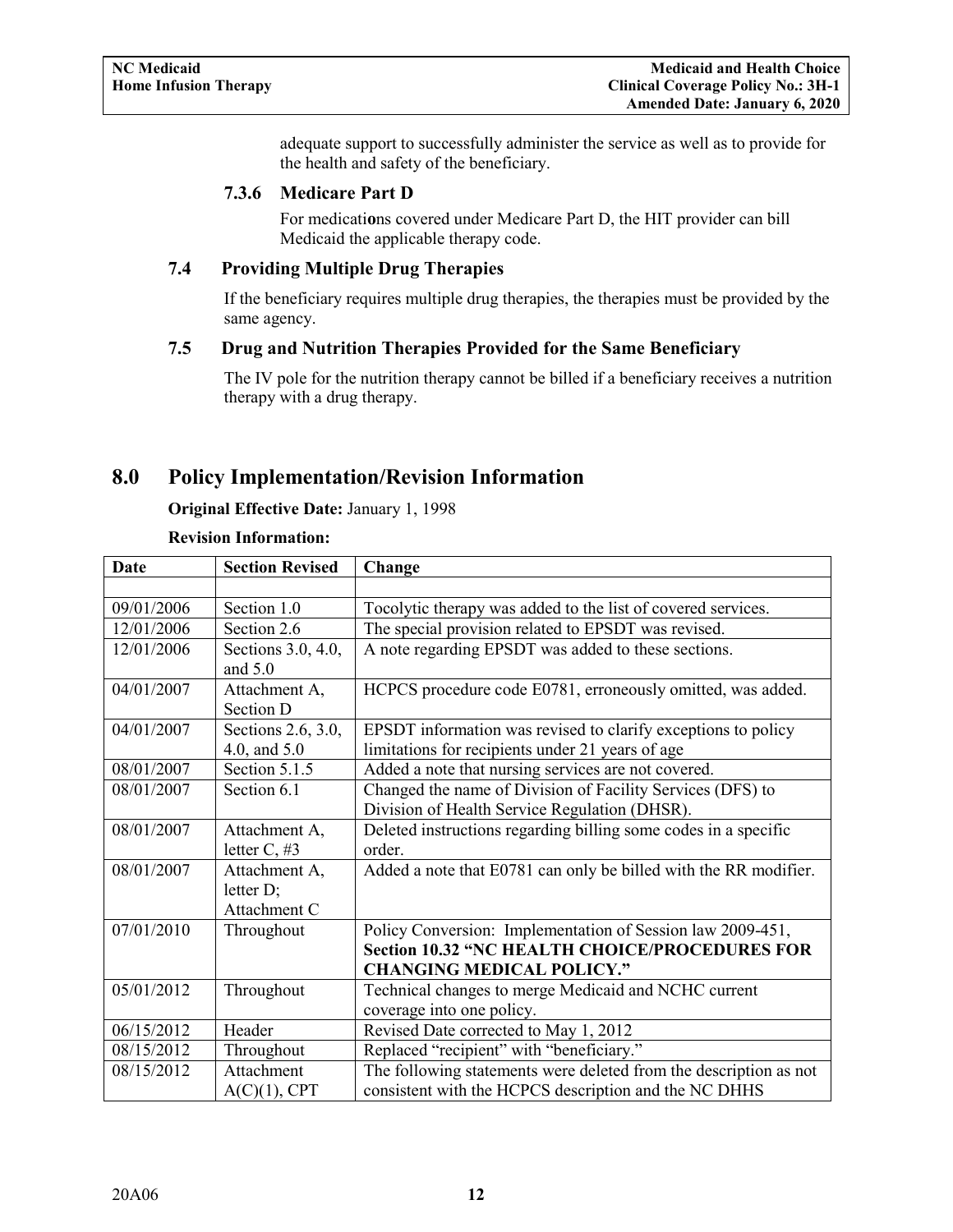|            | code S9494.                            | Division of Medical Assistance Home Infusion Therapy fee<br>schedule: "This code can only be used for antibiotic therapy.<br>Antiviral and antifungal infusions are non-covered under the HIT<br>Medicaid program". |
|------------|----------------------------------------|---------------------------------------------------------------------------------------------------------------------------------------------------------------------------------------------------------------------|
| 10/01/2015 | All Sections and<br><b>Attachments</b> | Updated policy template language and added ICD-10 codes to<br>comply with federally mandated 10/1/2015 implementation where<br>applicable.                                                                          |
| 07/17/2018 | Subsection 5.6.1                       | Policy posted to correct a graphical display glitch in the PDF. No<br>change to policy or Amended Date.                                                                                                             |
| 03/15/2019 | Table of Contents                      | Added, "To all beneficiaries enrolled in a Prepaid Health Plan<br>(PHP): for questions about benefits and services available on or<br>after November 1, 2019, please contact your PHP."                             |
| 03/15/2019 | All Sections and<br><b>Attachments</b> | Updated policy template language.                                                                                                                                                                                   |
| 01/06/2020 | Table of Contents                      | Updated policy template language, "To all beneficiaries enrolled<br>in a Prepaid Health Plan (PHP): for questions about benefits and<br>services available on or after implementation, please contact your<br>PHP." |
| 01/06/2020 | Attachment A                           | Added, "Unless directed otherwise, Institutional Claims must be<br>billed according to the National Uniform Billing Guidelines. All<br>claims must comply with National Coding Guidelines".                         |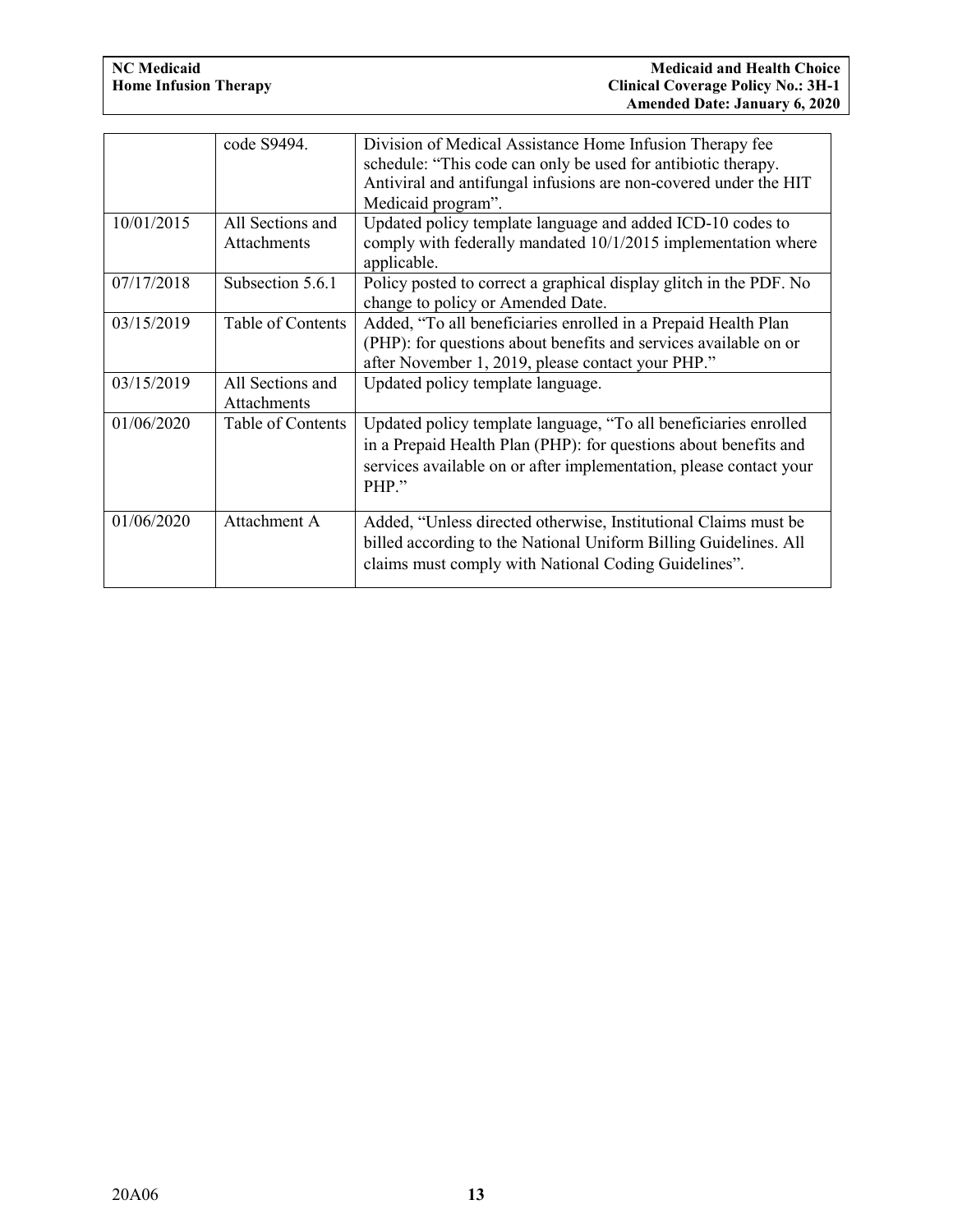## **Attachment A: Claims-Related Information**

<span id="page-15-0"></span>Provider(s) shall comply with the, *NCTracks Provider Claims and Billing Assistance Guide*, Medicaid bulletins, fee schedules, NC Medicaid's clinical coverage policies and any other relevant documents for specific coverage and reimbursement for Medicaid and NCHC:

## <span id="page-15-1"></span>**A. Claim Type**

Professional (CMS-1500/837P transaction)

Institutional (UB-04/837I transaction)

Unless directed otherwise, Institutional Claims must be billed according to the National Uniform Billing Guidelines. All claims must comply with National Coding Guidelines.

## <span id="page-15-2"></span>**B. International Classification of Diseases and Related Health Problems, Tenth Revisions, Clinical Modification (ICD-10-CM) and Procedural Coding System (PCS)**

Provider(s) shall report the ICD-10-CM and Procedural Coding System (PCS) to the highest level of specificity that supports medical necessity. Provider(s) shall use the current ICD-10 edition and any subsequent editions in effect at the time of service. Provider(s) shall refer to the applicable edition for code description, as it is no longer documented in the policy.

## <span id="page-15-3"></span>**C. Code(s)**

Provider(s) shall report the most specific billing code that accurately and completely describes the procedure, product or service provided. Provider(s) shall use the Current Procedural Terminology (CPT), Health Care Procedure Coding System (HCPCS), and UB-04 Data Specifications Manual (for a complete listing of valid revenue codes) and any subsequent editions in effect at the time of service. Provider(s) shall refer to the applicable edition for the code description, as it is no longer documented in the policy.

If no such specific CPT or HCPCS code exists, then the provider(s) shall report the procedure, product or service using the appropriate unlisted procedure or service code.

## **1. Procedure Codes for Drug Therapies**

HIT drug therapies are covered under a per diem charge. The per diem covers the therapy administration, supplies, and the nursing component (teaching, monitoring) of the therapy. HIT drug therapy must be billed using two HCPCS codes for each day of service to comply with national coding standards in accordance with HIPAA requirements. The applicable therapy code plus the nursing component code T1030 must be used for each day of therapy. An additional nursing charge is allowed with the administration of Amphotericin B. The code T1002 with the modifier SD is used if nursing services are required for **more than** 2 hours. The additional nursing charge is not allowed with any other infusion therapy.

| <b>CPT</b> | <b>Description</b>                                                                                                                                                                                                                                    |
|------------|-------------------------------------------------------------------------------------------------------------------------------------------------------------------------------------------------------------------------------------------------------|
| Code       |                                                                                                                                                                                                                                                       |
| S9494      | Home infusion therapy, antibiotic, antiviral, or antifungal therapy; administrative<br>services, professional pharmacy services, care coordination, and all necessary<br>supplies and equipment (drug and nursing visits coded separately), per diem. |
| S9329      | Home infusion therapy, chemotherapy infusion; administrative services, professional<br>pharmacy services, care coordination, and all necessary supplies and equipment                                                                                 |

The codes used to bill HIT drug therapies are listed in the chart below.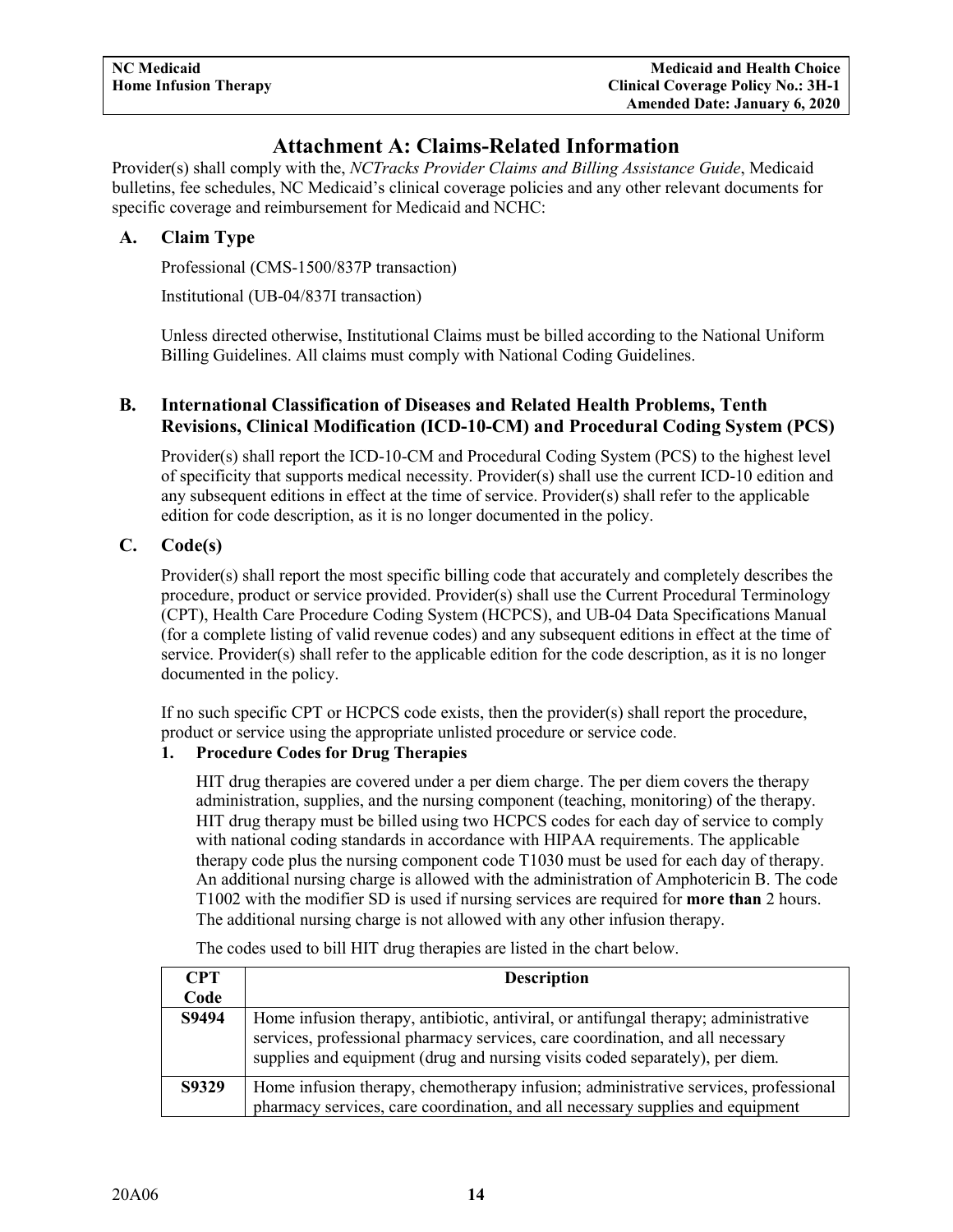|                   | (drug and nursing visits coded separately), per diem.                                                                                                                                                                                                                                                                                                                                                                                                           |  |
|-------------------|-----------------------------------------------------------------------------------------------------------------------------------------------------------------------------------------------------------------------------------------------------------------------------------------------------------------------------------------------------------------------------------------------------------------------------------------------------------------|--|
| S9325             | Home infusion therapy, pain management infusion; administrative services,                                                                                                                                                                                                                                                                                                                                                                                       |  |
|                   | professional pharmacy services, care coordination, and all necessary supplies and                                                                                                                                                                                                                                                                                                                                                                               |  |
|                   | equipment, (drug and nursing visits coded separately), per diem.                                                                                                                                                                                                                                                                                                                                                                                                |  |
| T <sub>1030</sub> | Nursing care, in the home, by registered nurse, per diem.                                                                                                                                                                                                                                                                                                                                                                                                       |  |
|                   | This code must be billed with each therapy code billed. The reimbursement rate                                                                                                                                                                                                                                                                                                                                                                                  |  |
|                   | for the nursing component is prorated as a daily charge to cover the cost of nursing                                                                                                                                                                                                                                                                                                                                                                            |  |
|                   | for the entire course of treatment.                                                                                                                                                                                                                                                                                                                                                                                                                             |  |
| S9379             | Home infusion therapy, infusion therapy, not otherwise classified; administrative                                                                                                                                                                                                                                                                                                                                                                               |  |
|                   | services, professional pharmacy services, care coordination, and all necessary                                                                                                                                                                                                                                                                                                                                                                                  |  |
|                   | supplies and equipment (drug and nursing visits coded separately), per diem.                                                                                                                                                                                                                                                                                                                                                                                    |  |
|                   | This code can only be used for the drug therapy termination allowance. The<br>service is covered when the therapy is discontinued or changed prior to the end of the<br>prescribed treatment period. Medicaid will reimburse the termination allowance<br>charge to cover each day for the lesser of the remainder of the treatment period or the<br>cycle of delivery. Each day is billed as one unit with a maximum of seven days (7<br>units) for this code. |  |
| T <sub>1002</sub> | RN Services, up to 15 minutes                                                                                                                                                                                                                                                                                                                                                                                                                                   |  |
| <b>SD</b>         | The modifier SD denotes that the service was provided by a registered nurse with<br>specialized, highly technical home infusion training. The modifier must be used<br>when billing this code.                                                                                                                                                                                                                                                                  |  |
|                   | This code can be used for only RN monitoring (over 2 hours) for Amphotericin<br><b>B</b> infusion therapy.                                                                                                                                                                                                                                                                                                                                                      |  |

#### **1. Additional Billing Information**

Always bill the primary therapy code (S9494, S9329, or S9325) first.

Bill nursing services (T1030) after the related primary therapy code. Nursing services will not be paid unless the related primary therapy code has been paid for the same date of service.

The therapy and the nursing component are billed for each day in the prescribed course of treatment (1 unit equals one day).

When billing the termination allowance (S9379), bill the allowance after the related primary therapy code. The termination allowance will not be paid unless one of the therapy codes has been paid for a corresponding date of service.

When billing additional RN monitoring for the administration of Amphotericin B, three codes must be billed: S9494, antibiotic therapy, T1030 for the first two hours of nursing services covered with all therapies, and T1002 with the modifier SD in 15 min increments (1 unit equals 15 minutes).

Refer to **Attachment B, Billing for HIT Services**, for examples of billing for drug therapy services.

#### **3. Billing for Enteral Nutrition Therapy and Total Parenteral Nutrition Therapy**  Nutrition therapy covers the equipment, supplies, and formulae/solutions ordered by the physician and provided according to standards of practice. The reimbursement for all components includes delivery to a beneficiary's residence. Each component is discussed below.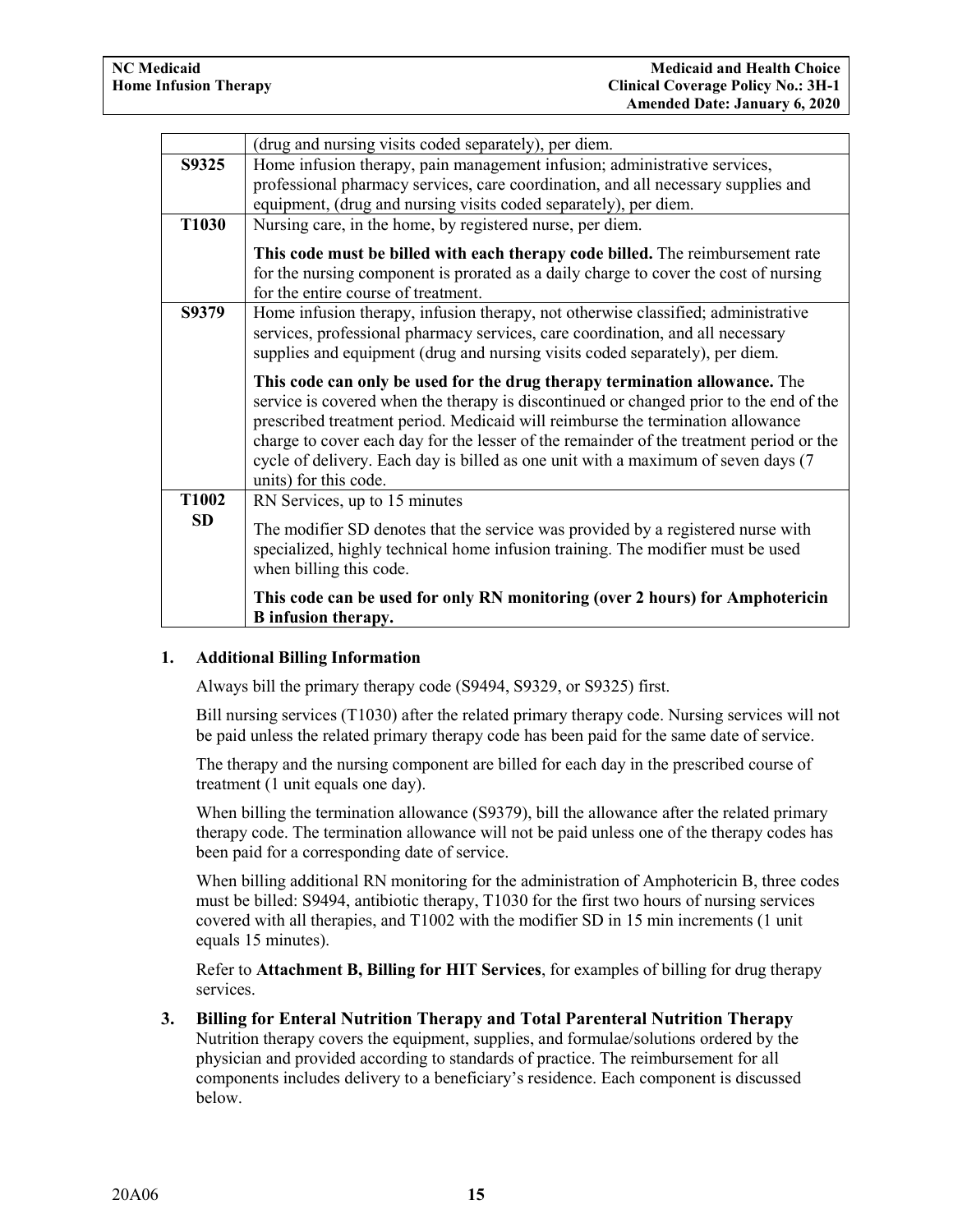Formulae and solutions listed on the Home Infusion Therapy Fee Schedule are reimbursed either by the day or by the unit of service listed on the fee schedule.

Some medical supplies listed on the Medicaid Home Infusion Therapy Fee Schedule are provided as part of a kit.

Medical equipment, such as pumps used for EN and TPN and the IV pole, is reimbursed as a daily rental, a monthly rental, or a new or used purchase.

The item is **rented** if the physician documents that the anticipated need is six months or less.

The item may be **rented** or **purchased** if the physician documents that the anticipated need exceeds six months.

Rental of most equipment is covered as a **capped rental** item. The reimbursement is considered capped rental when the sum total of the rental payments equals the Medicaid allowable purchase price.

The appropriate modifier must be used when billing for medical equipment (HCPCS procedure codes B9002, B9004, B9006, E0781, and E0776).

| <b>NU</b> | New purchase  |
|-----------|---------------|
| UE        | Jsed purchase |
| RR        | Rental        |

**Note:** E0781 can only be billed with the RR modifier.

#### <span id="page-17-0"></span>**D. Modifiers**

Provider(s) shall follow applicable modifier guidelines. Multiple drug therapies administered concurrently are billed using the applicable drug infusion code with a modifier. The provider enters a primary therapy code plus the code for the nursing component (T1030) for each date of service. Each additional therapy is billed with the applicable code and modifier to indicate secondary and tertiary therapy.

The therapies can be billed in any order. The modifiers used to indicate second and third drug therapies are listed in the chart below.

| Modifier | <b>Description</b>                                               |
|----------|------------------------------------------------------------------|
| SН       | Indicates the second concurrently administered infusion therapy. |
|          | Indicates the third concurrently administered infusion therapy.  |

Refer to **Attachment B, Billing for HIT Services,** for examples of billing for multiple drug therapies.

## <span id="page-17-1"></span>**E. Billing Units**

Provider(s) shall report the appropriate code(s) used which determines the billing unit(s).

#### <span id="page-17-2"></span>**F. Place of Service**

Outpatient.

#### <span id="page-17-3"></span>**G. Co-payments**

For Medicaid refer to Medicaid State Plan: <https://medicaid.ncdhhs.gov/get-involved/nc-health-choice-state-plan>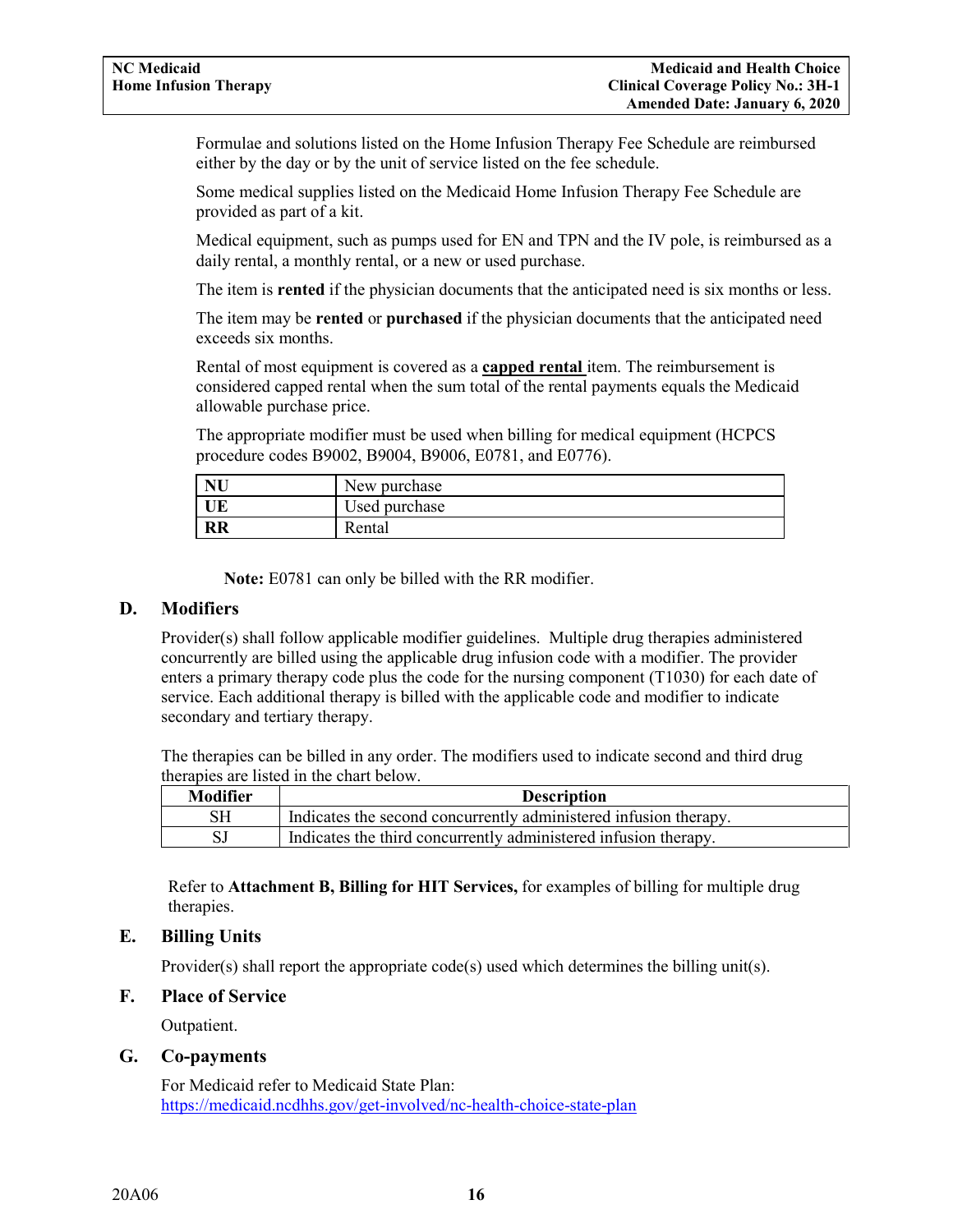For NCHC refer to NCHC State Plan: <https://medicaid.ncdhhs.gov/get-involved/nc-health-choice-state-plan>

#### <span id="page-18-0"></span>**H. Reimbursement**

Provider(s) shall bill their usual and customary charges. For a schedule of rates, refer to:<https://medicaid.ncdhhs.gov/>

Refer to **Attachment C**, **Completing the CMS-1500 for HIT Services**, for instructions to complete the CMS-1500 claim form with information specific to HIT billing.

General instructions for completing the CMS-1500 form can be found in Section 5 of the *Basic Medicaid and NCHC Billing Guide* on NCTracks Provider Claims and Billing Assistance Guide: <https://www.nctracks.nc.gov/content/public/providers/provider-manuals.html>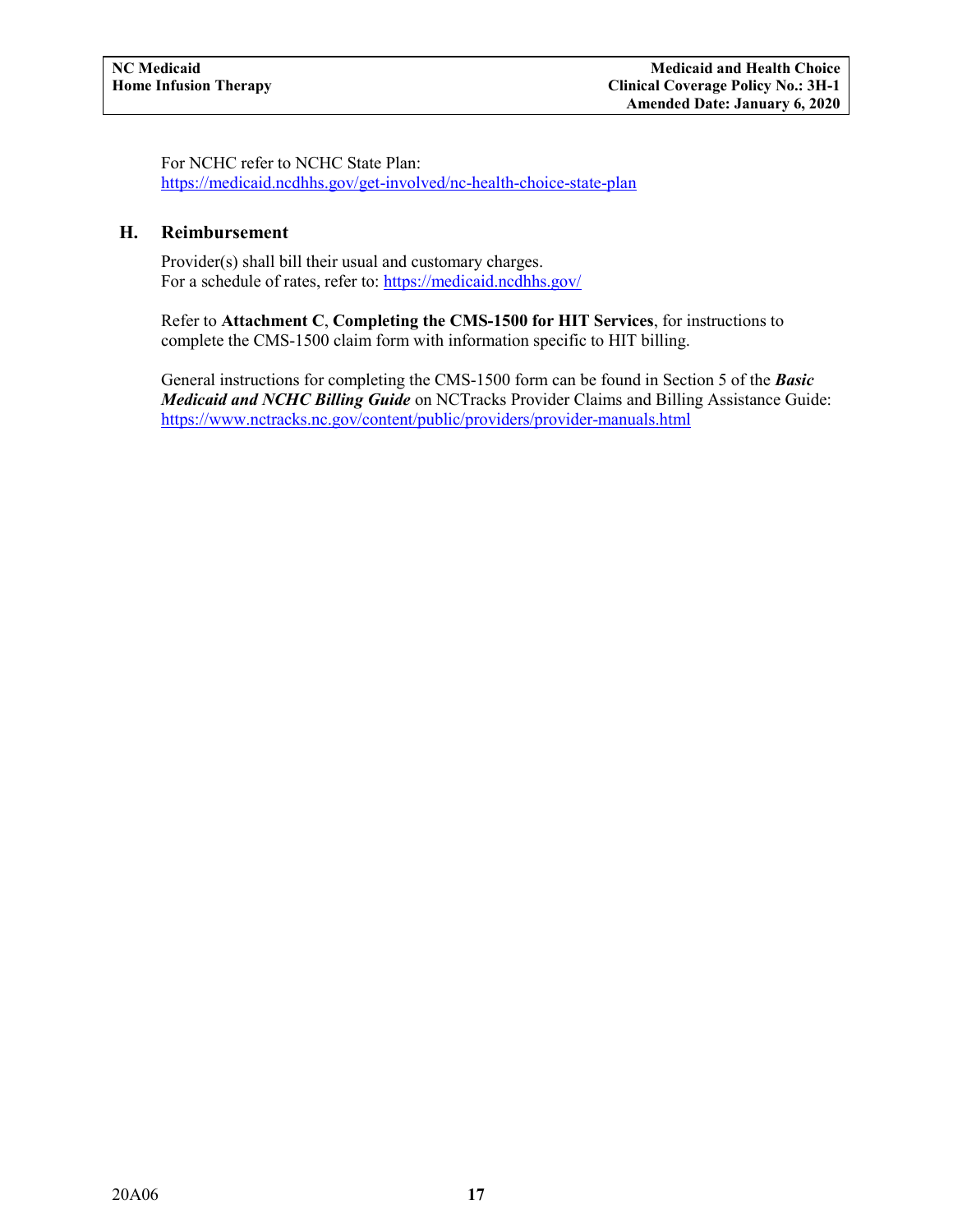# **Attachment B: Billing for HIT Services**

## <span id="page-19-1"></span><span id="page-19-0"></span>**1. Examples of Billing for HIT Drug Therapy**

The nurse component HCPCS code must be billed with the therapy code for correct reimbursement of the per diem.

| When billing for     | Use these codes                                                           |
|----------------------|---------------------------------------------------------------------------|
| Antibiotic Therapy   | S9494—Home infusion therapy, antibiotic and                               |
|                      | T1030—Nursing care, in the home, by registered nurse, per diem            |
| Chemotherapy         | S9329—Home infusion therapy, chemotherapy infusion and                    |
|                      | T1030—Nursing care, in the home, by registered nurse, per diem            |
| Pain Management      | S9325—Home infusion therapy, pain management infusion and                 |
| Therapy              | T1030—Nursing care, in the home, by registered nurse, per diem            |
| Amphotericin B       | <b>S9494</b> —Home infusion therapy, antibiotic <i>and</i>                |
| Therapy              | T1030—Nursing care, in the home, by registered nurse, per diem and        |
| Exceeding 2 hours of | T1002—RN Monitoring of Amphotericin B: Enter the number of 15-            |
| nursing              | minute units of monitoring in excess of two hours on the date of service. |
|                      | SD Modifier-Must be used with T1002.                                      |

## **2. Examples of Billing for Combination Therapies**

Concurrent therapies can be billed in any order.

| Concurrent           | <b>How to Bill</b>                                                      |
|----------------------|-------------------------------------------------------------------------|
| <b>Therapies</b>     |                                                                         |
| Two Concurrent       | S9494—Home infusion therapy, antibiotic and                             |
| Antibiotic Therapies | S9494 with modifier SH—Antibiotic therapy as the second billed          |
|                      | therapy <i>and</i>                                                      |
|                      | T1030—Nursing care, in the home, by registered nurse, per diem          |
| Antibiotic and       | <b>S9494</b> —Home infusion therapy, antibiotic <i>and</i>              |
| Chemotherapy         | S9329 with modifier SH—Chemotherapy as the second billed therapy        |
|                      | and                                                                     |
|                      | T1030—Nursing care, in the home, by registered nurse, per diem          |
| Antibiotic and Pain  | S9494—Home infusion therapy, antibiotic and                             |
| Management           | S9325 with modifier SH—Pain management infusion as the second           |
|                      | billed therapy and                                                      |
|                      | T1030—Nursing care, in the home, by registered nurse, per diem          |
| Chemotherapy and     | S9329—Home infusion therapy, chemotherapy and                           |
| Pain Management      | S9325 with modifier SH—Pain management infusion as the second           |
|                      | billed therapy and                                                      |
|                      | T1030—Nursing care, in the home, by registered nurse, per diem          |
| Antibiotic,          | S9494—Home infusion therapy, antibiotic and                             |
| Chemotherapy, and    | <b>S9329</b> with modifier SH—Chemotherapy as the second billed therapy |
| Pain Management      | and                                                                     |
|                      | S9325 with modifier SJ—Pain management infusion as the third billed     |
|                      | therapy <i>and</i>                                                      |
|                      | T1030—Nursing care, in the home, by registered nurse, per diem          |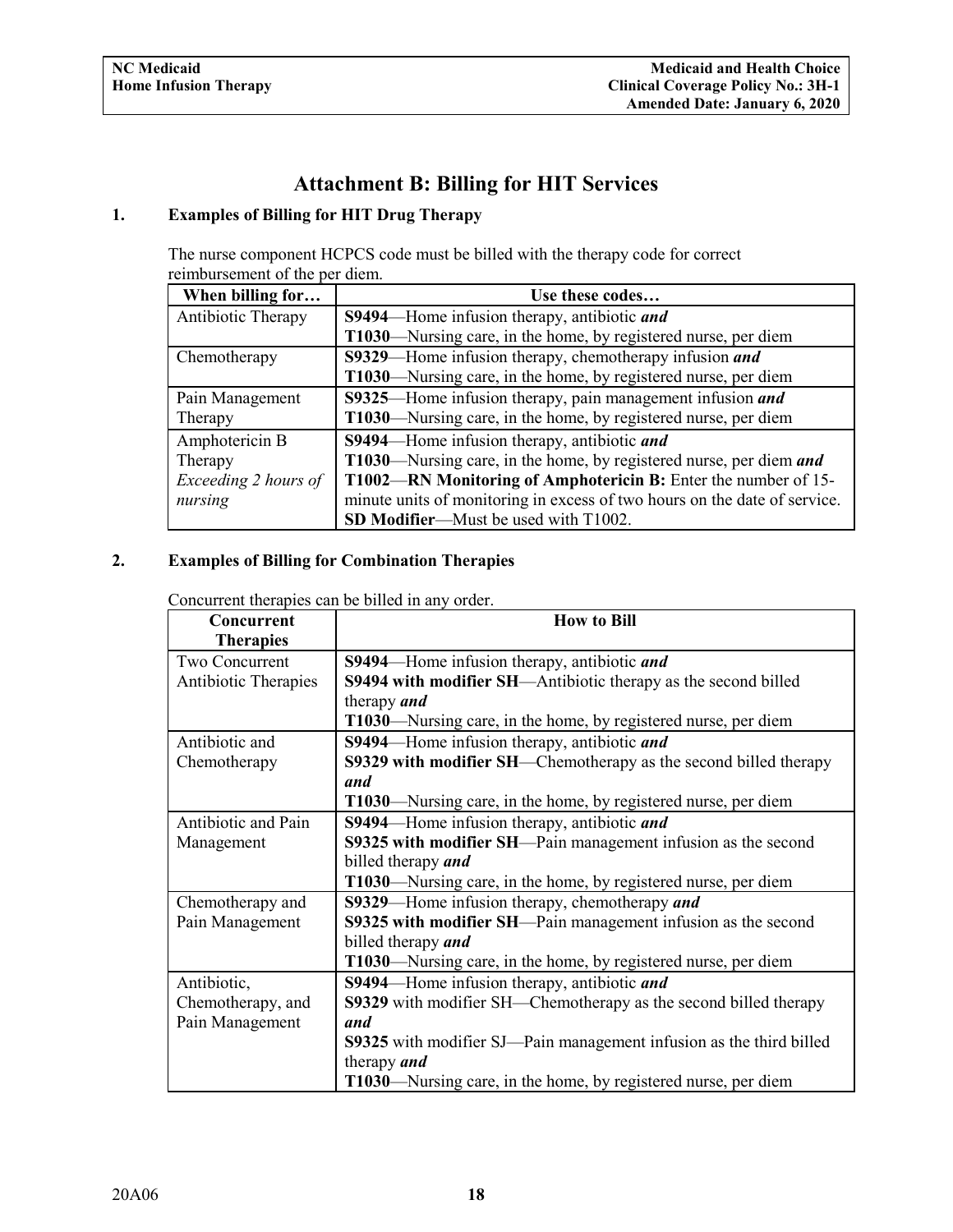## **Attachment C: Completing the CMS-1500 for HIT Services**

The following information specified below shall be used to complete the blocks that are specific to HIT billing. The program-specific information starts with block 24. Instructions for completing the CMS-1500 can be found in Section 5 of the *Basic Medicaid and NC Health Choice Billing Guide*. This document is posted on the NC Medicaid Web site [https://medicaid.ncdhhs.gov/.](https://medicaid.ncdhhs.gov/)

## **24A. DATE(S) OF SERVICE, From/To:**

**Drug Therapy Codes:** Enter the date for the month that the course of treatment begins in the **From** block. Enter the last day of the course of treatment for the month in the **To** block.

When billing for a **second** therapy, the dates of service must be the same as the primary therapy. When billing for a **third** therapy, the dates of service must be the same as the primary and second therapy.

**Nursing Services:** Enter the same dates of service as listed for the related drug therapy.

**RN Monitoring for Amphotericin B:** Use a separate line for each day the monitoring is done. Enter the date of the monitoring in the **From** block. Enter the same date in the **To** block.

**Termination Allowance for an Interrupted Course of Treatment:** Enter the date of the last day of treatment in the **From** block. Enter the same date in the **To** block.

## **24B. PLACE OF SERVICE:**

Enter **12** to show that the items/services were provided at the beneficiary's home.

#### **24C. TYPE OF SERVICE:**

Enter **15**.

## **24D. PROCEDURES, SERVICES OR SUPPLIES:**

Enter the appropriate HCPCS code.

For a second or third concurrent therapy, enter the appropriate modifier (second SH or third SJ) under MODIFIER.

For medical equipment HCPCS codes B9002, B9004, B9006, E0781, and E0776 enter one of the following under MODIFIER:

NU for new purchase UE for used purchase RR for rental

**Note:** E0781 can only be billed with the RR modifier.

#### **24E. DIAGNOSIS CODE:**

Leave blank.

**Note:** The diagnosis code must be entered in block 21. Enter the ICD-10-CM code for the principal diagnosis that corresponds to the service rendered. "V" codes are not acceptable.

#### **24F. CHARGES**

Enter the total charge for the items on the detail line.

#### **24G. DAYS OR UNITS:**

Enter the number of units billed on the detail line as indicated below.